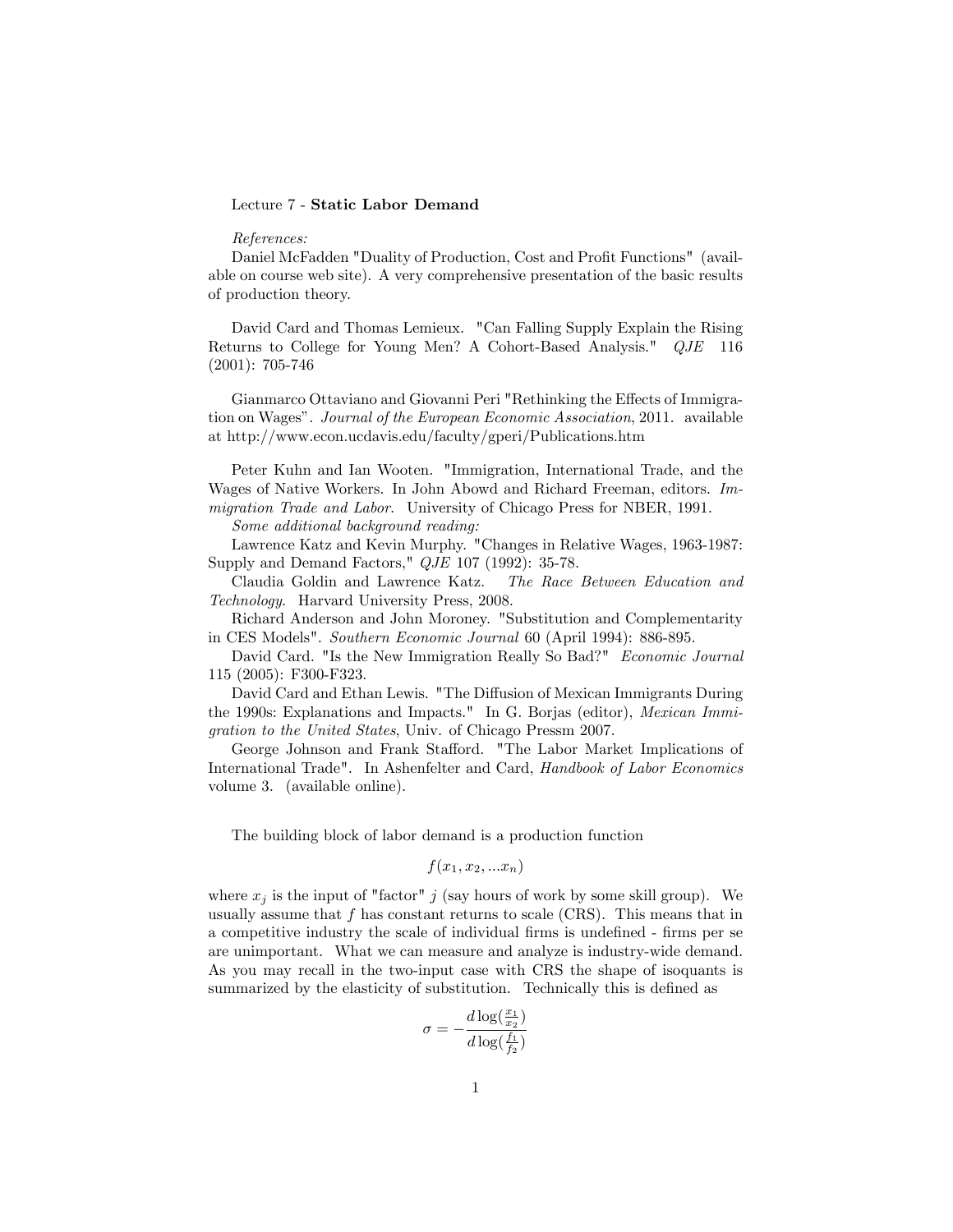where  $f(x_1, x_2) = y$  (i.e., the derivative is along an isoquant). Since  $\frac{f_1}{f_2}$  is the slope of the isoquant, this is the proportional change of the relative use of the two factors  $x_1$  and  $x_2$  per percent change in the slope of the isoquant (which, under cost-minimization, would be their relative factor prices).

It can be shown that

$$
\sigma = \frac{f_1 f_2}{f f_{12}}.
$$

A simple version of the proof follows. To begin note that with CRS, we have that  $f_1$  and  $f_2$  are both HD0. So

$$
x_1 f_{11} + x_2 f_{12} = 0
$$
  

$$
x_1 f_{21} + x_2 f_{22} = 0.
$$

Also,

$$
f = x_1 f_1 + x_2 f_2.
$$

Now define  $s$  as the slope of the isoquant at a point:

$$
s = \frac{f_1(x_1, x_2)}{f_2(x_1, x_2)}
$$
  
\n
$$
\log s = \log f_1(x_1, x_2) - \log f_2(x_1, x_2)
$$
  
\n
$$
d\log s = [\frac{f_{11}}{f_1} - \frac{f_{21}}{f_2}]dx_1 + [\frac{f_{12}}{f_1} - \frac{f_{22}}{f_2}]dx_2
$$
  
\n
$$
= [-\frac{x_2}{x_1} \frac{f_{21}}{f_1} - \frac{f_{21}}{f_2}]dx_1 + [\frac{f_{12}}{f_1} + \frac{x_1}{x_2} \frac{f_{12}}{f_2}]dx_2
$$
  
\n
$$
= [-\frac{f_2 f_{21} x_2 - f_{21} f_1 x_1}{x_1 f_1 f_2}]dx_1 + [\frac{f_2 f_{12} x_2 + f_{12} f_1 x_1}{x_1 f_1 f_2}]dx_2
$$
  
\n
$$
= \frac{-f_{12}}{f_1 f_2} [f_1 x_1 + f_2 x_2] \frac{dx_1}{x_1} + \frac{f_{12}}{f_1 f_2} [f_1 x_1 + f_2 x_2] \frac{dx_2}{x_2}
$$
  
\n
$$
= \frac{-f_{12} f}{f_1 f_2} [\frac{dx_1}{x_1} - \frac{dx_2}{x_2}] = \frac{-f_{12} f}{f_1 f_2} d \log[\frac{x_1}{x_2}] = \frac{-1}{\sigma} d \log[\frac{x_1}{x_2}].
$$

Thus

$$
\frac{d \log[\frac{x_1}{x_2}]}{d \log s} = -\sigma.
$$

The classic examples are Cobb-Douglas ( $\sigma = 1$ ) and the "CES"

$$
f(x_1, x_2) = (\alpha x_1^{-\rho} + (1 - \alpha)x_2^{-\rho})^{-1/\rho}
$$

which has  $\sigma = 1/(1 + \rho)$ .

It is a lot easier in most cases to work with the cost function  $C(w_1, w_2, y)$ . With CRS this has the form

$$
C(w_1, w_2, y) = \mu(w_1, w_2)y
$$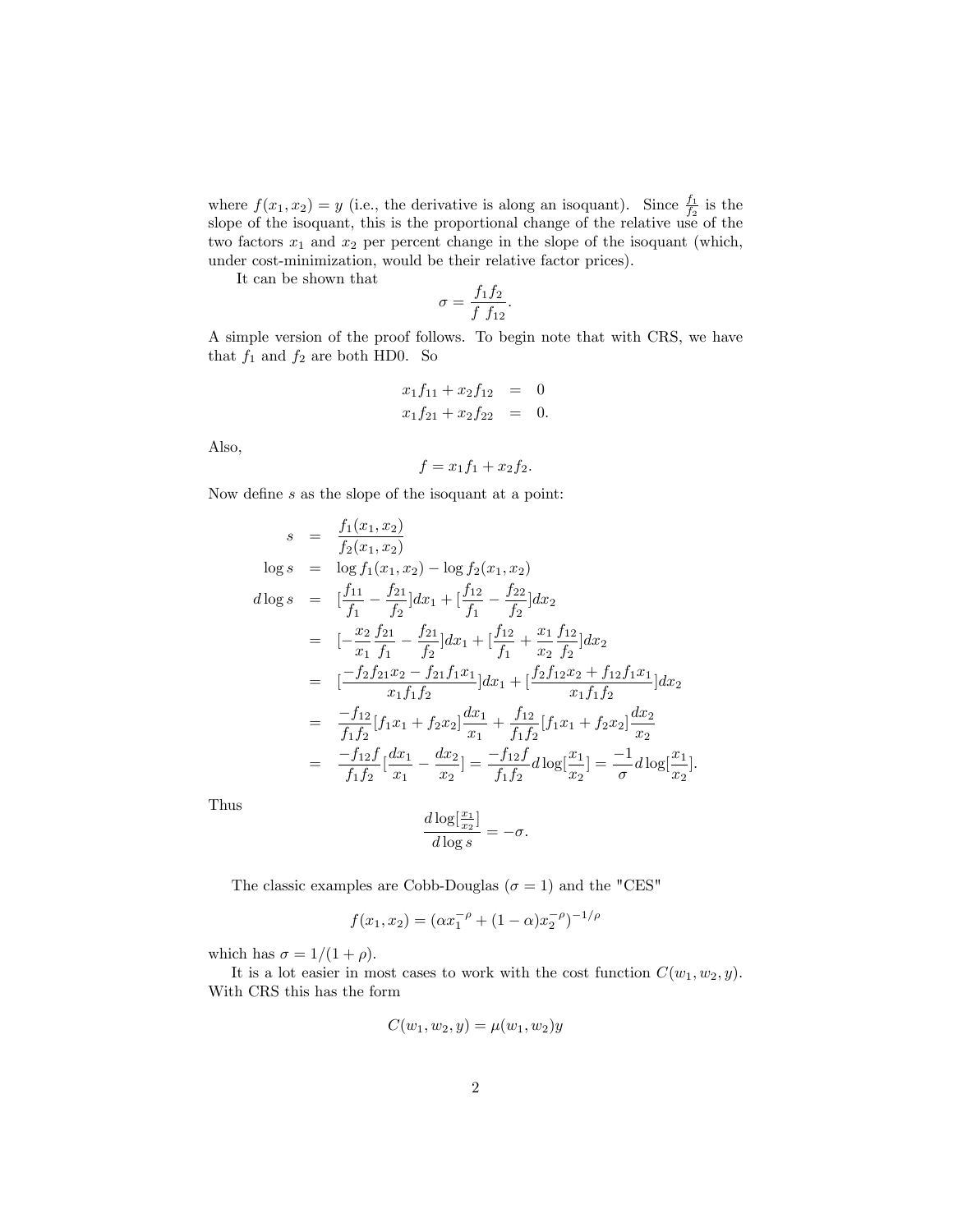where  $\mu$ () is the "unit cost" function. We will show that:

$$
\sigma = \frac{C_1 C_2}{C C_{12}}.
$$

To do so, start with Sheppard's Lemma

$$
x_1 = C_1(w_1, w_2, y)
$$
  

$$
x_2 = C_2(w_1, w_2, y)
$$

Now  $C_j$  is  $HD_0$  in input prices, so we can write:

$$
x_1 = C_1(\frac{w_1}{w_2}, 1, y) = g(\frac{w_1}{w_2}, y)
$$
  

$$
x_2 = C_2(\frac{w_1}{w_2}, 1, y) = h(\frac{w_1}{w_2}, y)
$$

Also

$$
C_{11} = \frac{\partial x_1}{\partial w_1} = \frac{1}{w_2} g_1(\frac{w_1}{w_2}, y), \qquad C_{21} = \frac{\partial x_2}{\partial w_1} = \frac{1}{w_2} h_1(\frac{w_1}{w_2}, y).
$$

Now fixing  $y$ :

$$
\log \frac{x_1}{x_2} = \log g(\frac{w_1}{w_2}, y) - \log h(\frac{w_1}{w_2}, y)
$$

so

$$
\sigma = -\frac{\left(\frac{w_1}{w_2}\right) d \log\left(\frac{x_1}{x_2}\right)}{d\left(\frac{w_1}{w_2}\right)} = -\frac{w_1}{w_2} \left(\frac{g_1}{g} - \frac{h_1}{h}\right)
$$

$$
= -\frac{w_1}{w_2} \left(\frac{w_2 C_{11}}{g} - \frac{C_{21} w_2}{k}\right)
$$

$$
= -\frac{w_1 C_{11}}{C_1} + \frac{w_1 C_{21}}{C_2}
$$

Now  $w_1C_{11} + w_2C_{12} = 0$  since  $C_1$  is  $HD_0$ . Substituting we get

$$
\sigma = \frac{w_1 C_{21}}{C_2} + \frac{w_2 C_{12}}{C_1} = \frac{C_{12}(w_1 C_1 + w_2 C_2)}{C_1 C_2} = \frac{C_{12} C}{C_1 C_2}
$$

using the fact that  $C$  is  $HD<sub>1</sub>$  in input prices.

Another useful fact:

$$
\frac{\partial x_1}{\partial w_2} = C_{12}
$$
\n
$$
\Rightarrow \frac{w_2}{x_1} \frac{\partial x_1}{\partial w_2} = \frac{w_2 C_{12}}{x_1} = \frac{C_{12} C}{C_1 C_2} \frac{w_2 C_2 C_1}{C x_1}
$$
\n
$$
= \sigma \frac{w_2 x_2}{C} = \sigma s_2 \tag{1}
$$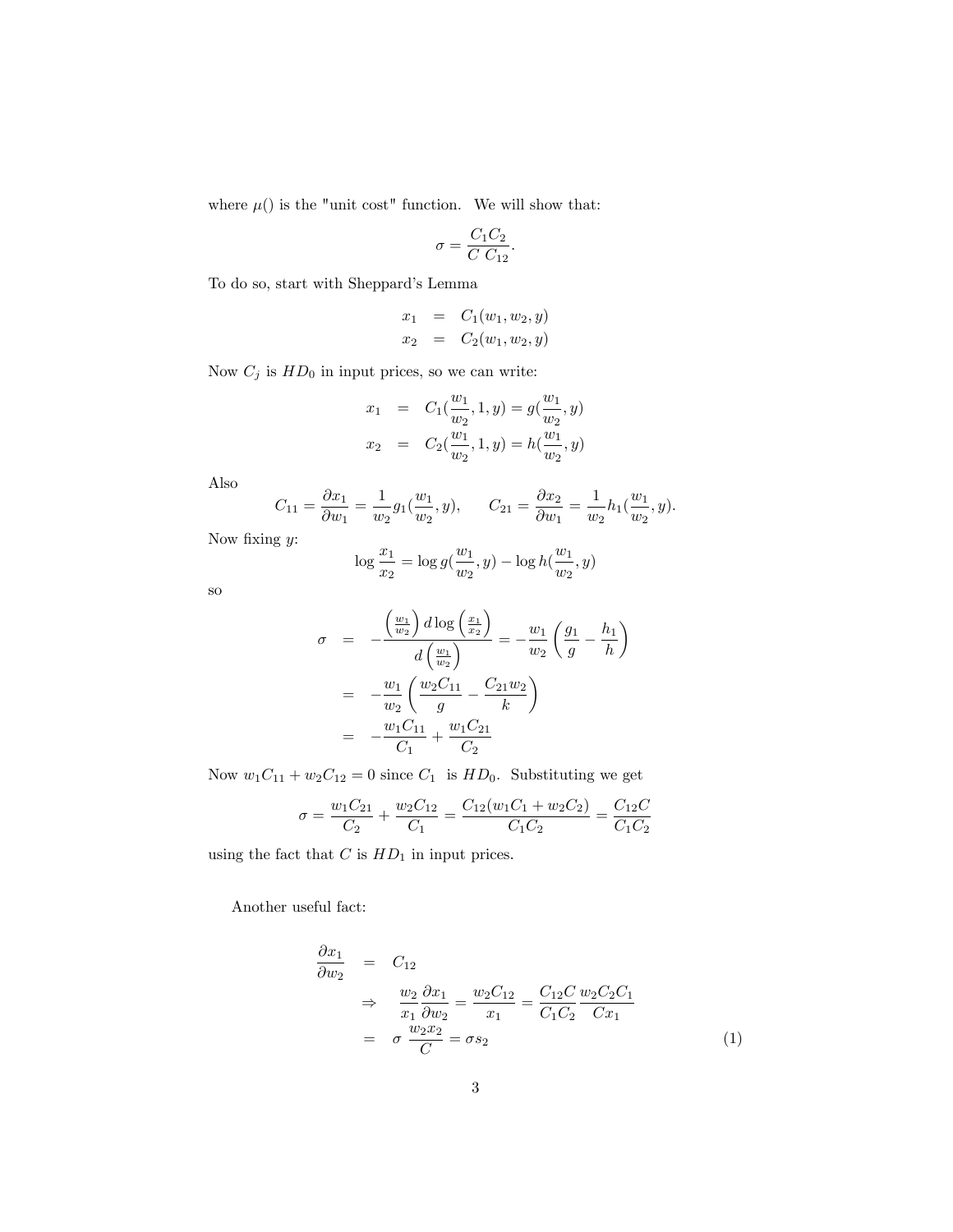here  $s_2 = input \ 2's \ cost \ share.$  Also

$$
w_1 \frac{\partial x_1}{\partial w_1} + w_2 \frac{\partial x_1}{\partial w_2} = 0
$$
  

$$
\Rightarrow \frac{\partial x_1}{\partial w_1} \frac{w_1}{x_1} = -\sigma s_2 = -(1 - s_1)\sigma
$$

This says that in the 2-input case the output-constant elasticity of demand for an input is the product of  $(1-s)$  and  $\sigma$ .

Finally, with more than 2 inputs we define the partial elasticity of substitution

$$
\sigma_{ij} = \frac{C_{ij}C}{C_iC_j}.
$$

Note that

$$
x_i = C_i(w, y) \Rightarrow \epsilon_{ij} \equiv \frac{\partial x_i}{\partial w_j} \frac{w_j}{x_i} = C_{ij} \frac{w_j}{x_i} = \frac{C_{ij}C}{C_iC_j} \frac{w_jC_iC_j}{x_iC} = \sigma_{ij}s_j
$$

which is a multi-factor generalization of (1).

### Marshall's Rules

Let's consider a competitive industry with CRS and a cost function  $C(w, y) =$  $\mu(w)y$ . Industry output is priced at  $p = \mu(w)$ , and there is a downward sloping demand curve for the industry's output  $y = D(p)$ . We are going to show the "classic" connection between the elasticity of demand for an input by the industry and three key parameters:  $\eta$  the elasticity of product demand,  $\sigma_{ij}$  the partial elasticities of substitution, and  $s_j$  the cost shares.

We start with

$$
x_i = y\mu_i(w)
$$
  
\n
$$
\Rightarrow \log x_i = \log y + \log \mu_i(w)
$$
  
\n
$$
\Rightarrow \frac{\partial \log x_i}{\partial w_j} = \frac{\partial \log y}{\partial \log p} \frac{d \log p}{\partial w_j} + \frac{\mu_{ij}(w)}{\mu_i(w)}
$$
  
\n
$$
= -\eta \frac{d \log \mu(w)}{\partial w_j} + \frac{\mu_{ij}(w)}{\mu_i(w)}
$$
  
\n
$$
= -\eta \frac{\mu_j(w)}{\mu(w)} + \frac{\mu_{ij}yC_jC}{\mu_{ij}yC_jC}
$$

Therefore

$$
w_j \frac{\partial \log x_i}{\partial w_j} = \frac{w_j \mu_j(w)y}{\mu(w)y} + \frac{w_j C_{ij} C_j C}{C_i C_j C}
$$
  
=  $-\eta \frac{w_j C_j}{C} + \sigma_{ij} \frac{w_j C_j}{C}$   
=  $-\eta s_j + \sigma_{ij} s_j$   
=  $\epsilon_{ij} - \eta s_j$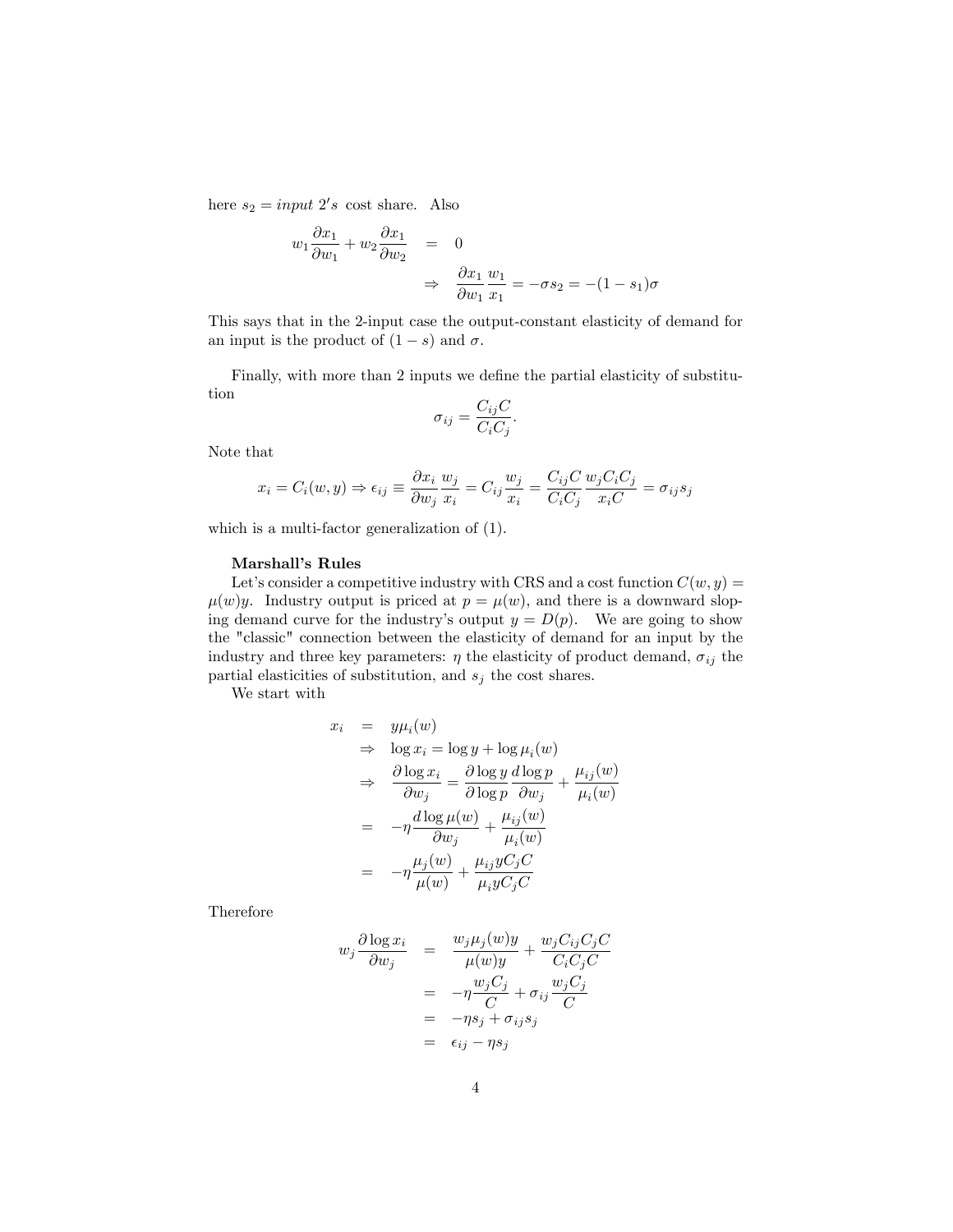Now let's consider the own-price effect:

$$
\frac{\partial \log x_i}{\partial \log w_i} = \epsilon_{ii} - \eta s_i.
$$

Finally, consider the 2-input case, so  $\epsilon_{ii} = -(1 - s_i)\sigma$ . Then

$$
\frac{\partial \log x_i}{\partial \log w_i} = -(\eta s_i + \sigma(1 - s_i))
$$

which says that in the 2-input case the own-price demand elasticity is a combination of the final product demand elasticity (a "scale" effect) and the elasticity of substitution (a "substitution" effect).

To understand the scale effect, note that when  $p = MC = \mu(w)$ 

$$
\frac{\partial \log p}{\partial w_j} = \frac{\mu_j(w)}{\mu(w)}
$$
  

$$
w_j \frac{\partial \log p}{\partial w_j} = \frac{w_j \mu_j(w) y}{\mu(w) y} = \frac{w_j x_j}{C} = s_j.
$$

Thus when  $w_j$  rises by 1%, industry selling price rises by  $s_j\%$ , and this chokes off demand by  $\eta s_j\%$ .

The "standard model" of the demand side in labor economics is one in which all Örms have CRS and pay the same prices for all factors. In this model Örms per se do not matter: in fact the number and size of firms is indeterminant. In trade theory and IO there is considerable interest in models with a lot of heterogeneity across firms (e.g., Melitz, 2003). In these models different firms have different levels of productivity. Less productive firms survive because they produce differentiated products which consumers are willing to buy (though less productive Örms are smaller). On the labor side, all Örms pay the same wages, so the heterogeneity in firms does not matter directly. An important and growing area of work in labor economics focuses on the impact of firms. The starting point for this work is the recognition that "who you work for matters". See the presentation for the "Vancouver School of Economics" in Sept. 2013 (on the class web site) that tries to summarize some of the older ideas and new thrusts in this area.

### Some Functional Forms

 $Cobb$  Douglas  $\sim$  often used for modeling labor and capital in contexts where the assumption that  $\sigma = \sigma_{KL} = 1$  is not too crazy:

$$
y = f(K, L) = AL^{\alpha} K^{1-\alpha}
$$

Note that labor's share is  $\alpha$  which is constant. This used to be approximately correct. However, over the 2000's, labor's share has fallen from the "historical" value of about 65% to about 58%. See Fleck, Glaser and Sprague, "The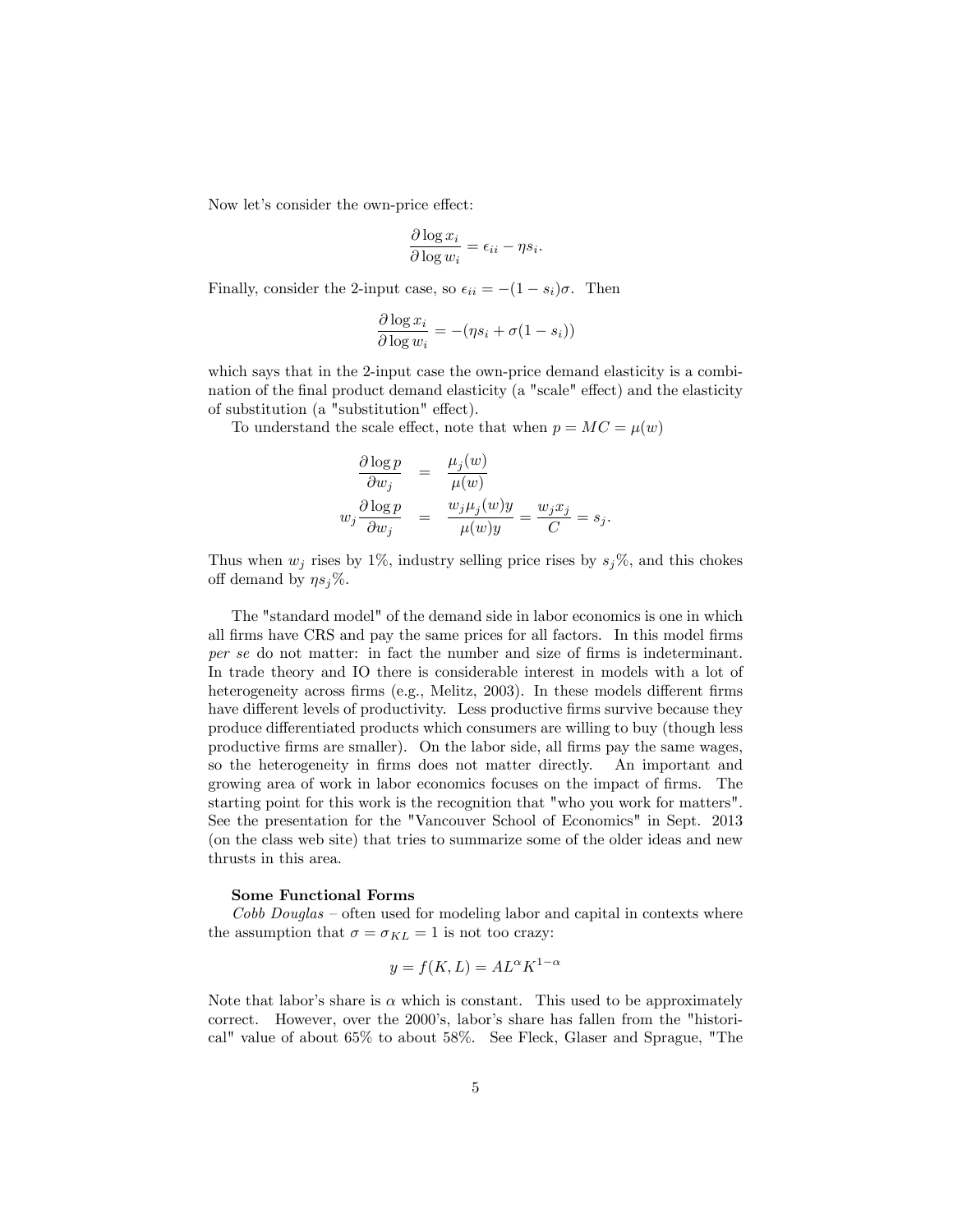Compensation-Productivity Gap": A Visual Essay" Monthly Labor Review January 2011 (Figure 5 is attached). Note that in any CRS 2-input production function

$$
f(x_1, x_2) = x_1 f(1, x_2/x_1) = x_1 g(x_2/x_1)
$$
  
\n
$$
\Rightarrow f(x_1, x_2)x_1 = g(x_2/x_1).
$$

In the C-D case we get

$$
y/L = A(K/L)^{1-\alpha}
$$

which says that with fixed A "labor productivity"  $(y/L, t)$  the average product of labor) is a concave function of  $K/L$ . With C-D we get

$$
\frac{\partial y}{\partial L} = \alpha A (K/L)^{1-\alpha}
$$

so marginal product is just a constant times average product. These equations are widely used as a starting point for understanding productivity trends.

CES - often used to study high/low skill labor:

$$
f(x_1, x_2) = (\alpha x_1^{-\rho} + (1 - \alpha)x_2^{-\rho})^{-1/\rho}.
$$

Many textbooks (e.g. Silberberg) have a section on the derivation of the CES from the differential equation

$$
\frac{d \log(\frac{x_1}{x_2})}{d \log(\frac{f_1}{f_2})} = -\sigma, \quad \text{a constant}
$$

a problem that was solved by Arrow et al (Re Stat, 1961). With the CES as defined here:

$$
\sigma = \frac{1}{1+\rho}
$$

CES with  $\rho = 0$  is Cobb Douglas. CES with  $\rho \to -1$  (*from above*) has  $\sigma \to \infty$ which is the linear isoquant case. CES with  $\rho \to \infty$  has  $\sigma \to 0$ , which is Leontief.

### Relative Demand and the Relative Wage Structure

The "demand-supply and wage inequality" literature operates with two key assumptions:

(1) at any point in time there is a national production function  $y = f(K, L_1, L_2, ...)$ that determines the relative productivity of different skill groups

(2) supply of each skill group is predetermined (and hence exogenous to "current technoology shocks").

The same basic setup is used to address the effects of immigration on the wages of different groups, at both the national and local levels. Under assumptions  $(1)$  and  $(2)$ , the structure of the relative demand for different skill groups entirely determines the relative wage structure. The key questions are:

how are skill groups defined?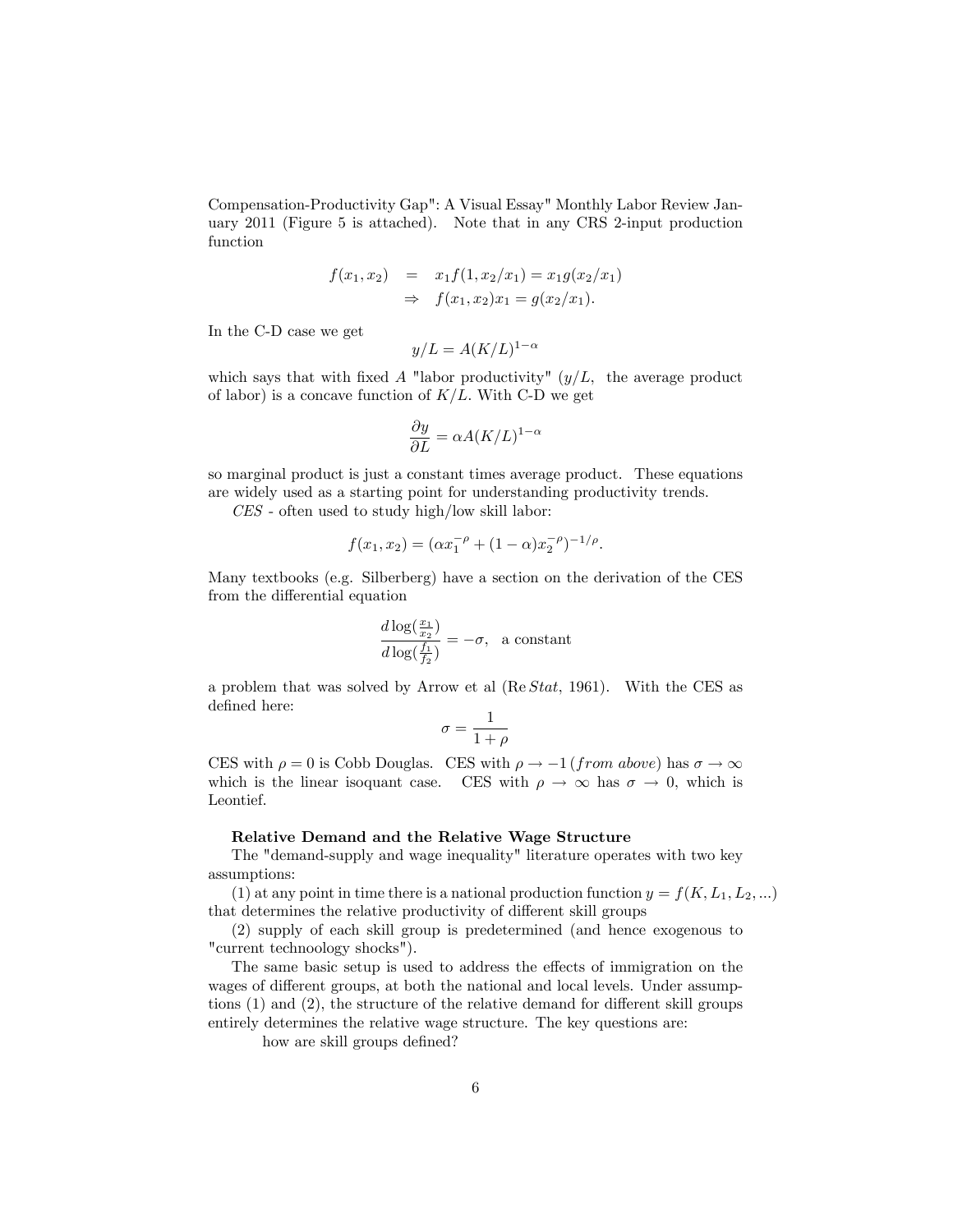how do we parameterize the degree of substitutability between groups? how does capital fit in?

We will discuss the "standard" theoretical framework for this analysis, which makes 3 assumptions:

1.  $y = f(K, h(L_1, L_2...))$  with  $f(K, L) = AL^{\alpha} K^{1-\alpha}$ 

2. the return to capital  $(r)$  is exogenous

3.  $h(L_1, L_2...)$  has a nested CES structure Under the first two assumptions, we have

$$
\frac{\partial y}{\partial K} = (1 - \alpha)AL^{\alpha} K^{-\alpha} = r
$$
  
\n
$$
\Rightarrow K = L \left(\frac{(1 - \alpha)A}{r}\right)^{1/\alpha} \text{ and } \frac{y}{K} = \frac{r}{(1 - \alpha)}
$$

This means that K adjusts to match the overall supply of "labor units"  $L$ , keeping  $y/K$  constant, and keeping  $K/L$  on a trend path that is driven by the rate of growth of t.f.p. Figures 2 and 3 from Ottaviano and Peri (2011) suggest this is a reasonable assumption at the national level. At the local level (or for "small open economies" that take the price of capital as exogenous) these assumptions are even more plausible. Substituting for  $K$  we get

$$
y=AL^{\alpha}K^{1-\alpha}=A^{1/\alpha}\big(\frac{1-\alpha}{r}\big)^{\frac{1-\alpha}{\alpha}}L
$$

which is linear in L. Thus, under these assumptions we can ignore capital.<sup>1</sup>

To analyze the effects of relative supply or relative technology changes (i.e., the part of technology embedded in  $h()$  we need to specify the labor aggregator function. A good starting point is a 2-group CES model:

$$
L = h(L_1, L_2) = (\theta_1 L_1^{\frac{\sigma - 1}{\sigma}} + \theta_2 L_1^{\frac{\sigma - 1}{\sigma}})^{\frac{\sigma}{\sigma - 1}}
$$

where  $\theta_1$  and  $\theta_2$  are possibly trending over time.<sup>2</sup> The marginal product of group 1 is

$$
h_1(L_1, L_2) = \theta_1 L_1^{\frac{-1}{\sigma}} (\theta_1 L_1^{\frac{\sigma-1}{\sigma}} + \theta_2 L_1^{\frac{\sigma-1}{\sigma}})^{\frac{1}{\sigma-1}} = \theta_1 L_1^{\frac{-1}{\sigma}} L^{\frac{1}{\sigma}}.
$$

Likewise

$$
h_2(L_1, L_2) = \theta_2 L_2^{\frac{-1}{\sigma}} L^{\frac{1}{\sigma}},
$$

<sup>&</sup>lt;sup>1</sup>There is another (generally older) literature which works with general 3-factor production functions  $y = f(K, L<sub>1</sub>, L<sub>2</sub>)$ . In this setting you can also impose the assumption that the marginal product of capital is set to some exogenous r.

<sup>&</sup>lt;sup>2</sup> Sometimes people write the CES as  $h(L_1, L_2) = (\theta_1 L_1^{\rho} + \theta_2 L_1^{\rho})^{\frac{1}{\rho}}$ , which is the same as the expression in the text with  $\rho = \frac{\sigma - 1}{\sigma}$ . This implies that  $\sigma = \frac{1}{1 - \rho}$ . Note that  $\rho < 1 \Longleftrightarrow \sigma > 0$ . The limiting case  $\rho \to -\infty$   $(\sigma = 0)$  is Leontief. The limiting case  $\rho \to 1$   $(\sigma \to \infty)$  is linear. The case  $\rho = 0$  ( $\sigma = 1$ ) is Cobb Douglas.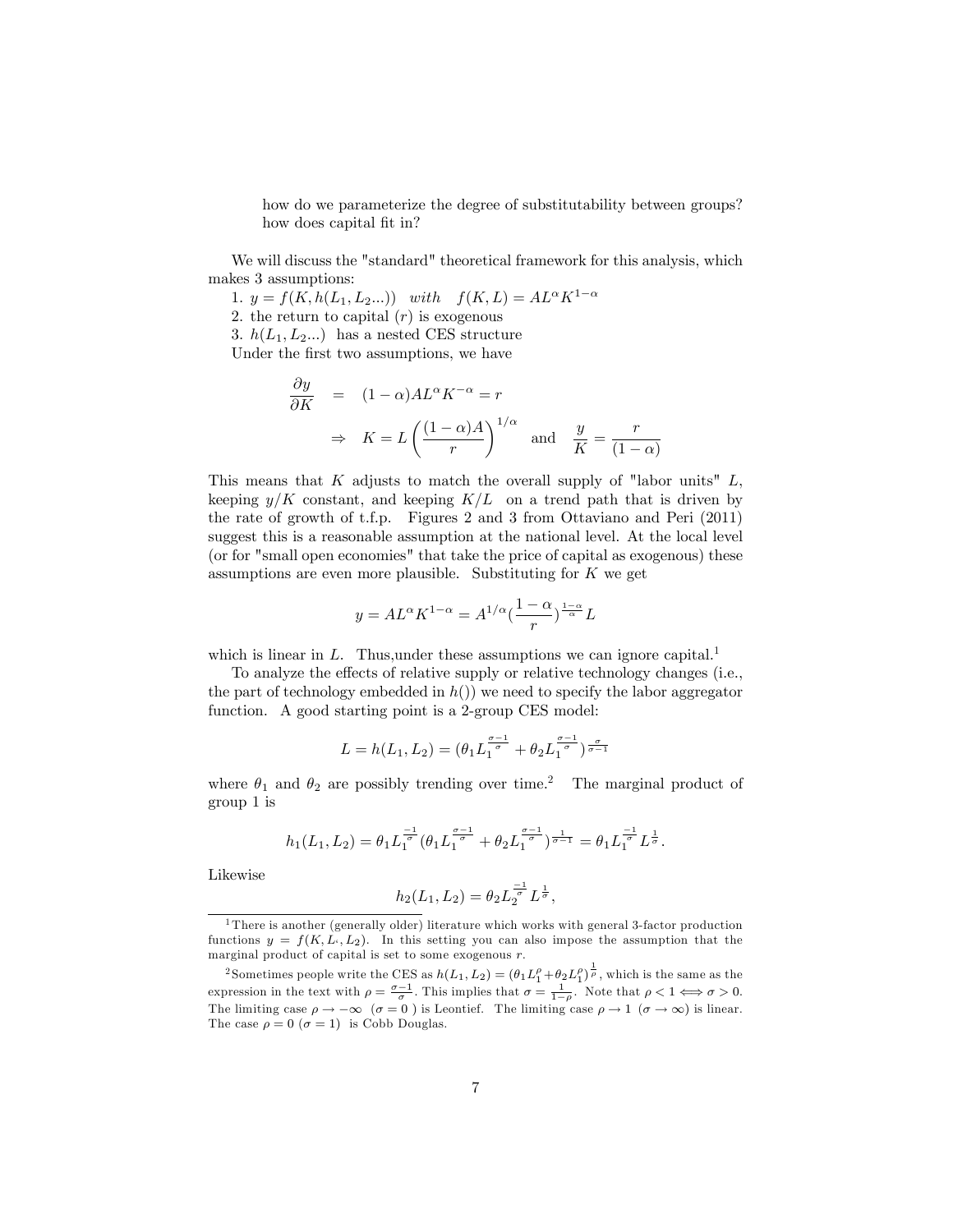and assuming  $w_1/w_2 = h_1/h_2$  (i.e., MRTS=relative wage) we have:

$$
\log \frac{w_1}{w_2} = \log \frac{\theta_1}{\theta_2} - \frac{1}{\sigma} \log \frac{L_1}{L_2}
$$

The slope of the relative demand curve is  $-\frac{1}{\sigma}$ , which is 0 if the two types are perfect substitutes, and something larger otherwise. This simple model is widely used to discuss "skill biased technical change" (SBTC).

In the "traditional" SBTC literature (e.g., Katz and Murphy, 1992) it is assumed that

$$
\log \frac{\theta_{1t}}{\theta_{2t}} = a + bt + e_t
$$

leading to a model for the relationship of relative wages to relative supplies:

$$
\log \frac{w_{1t}}{w_{2t}} = a + bt - \frac{1}{\sigma} \log \frac{L_{1t}}{L_{2t}} + e_t.
$$
 (2)

:

Freeman (1976) and Katz and Murphy (1992) estimate models of this form, using 2 "types" of labor - high-school equivalents and college equivalents. Dropouts are assumed to be perfect substitutes for HS graduates with a relative efficiency of (roughly) 70%. Post-graduates are assumed to be perfect substitutes for college graduates with a relative efficiency of (roughly)  $125\%$ . People with 1-3 years of college are assumed to represent  $1/2$  unit of HS labor and  $1/2$  unit of college labor. (There are different conventions about whether supply should be based on the total numbers of adults in each education group, or total employees. There are also different ways to combine men and women). The "magic number" is  $\frac{1}{\sigma} = 0.7$ , which implies  $\sigma = 1.4$  (See KM, equation 19, page 69). It has turned out to be hard to get a model like (1) to work as well as it did in KM's study (and in Freeman, 1976) when the sample is extended to the 1990s and 2000ís. Katz and Goldin (2008) present some estimates that have trend breaks in the last two decades and manage to get estimates in the range of  $\frac{1}{\sigma} = 0.7$ .

Card and Lemieux (2001) generalize the 2-skills model by introducing a nested CES:

$$
h(.) = (\theta_H H^{\frac{\sigma-1}{\sigma}} + \theta_L L^{\frac{\sigma-1}{\sigma}})^{\frac{\sigma}{\sigma-1}}
$$
(3)  

$$
H = \left(\sum_j \alpha_j H_j^{\frac{\sigma_A-1}{\sigma_A}}\right)^{\frac{\sigma_A}{\sigma_A-1}}
$$
  

$$
L = \left(\sum_j \beta_j L_j^{\frac{\sigma_A-1}{\sigma_A}}\right)^{\frac{\sigma_A}{\sigma_A-1}}
$$

Here  $H_j$  is the number of workers in the "high" education group in age group j, and similarly  $L_j$  is the number of workers in the "low" education group in age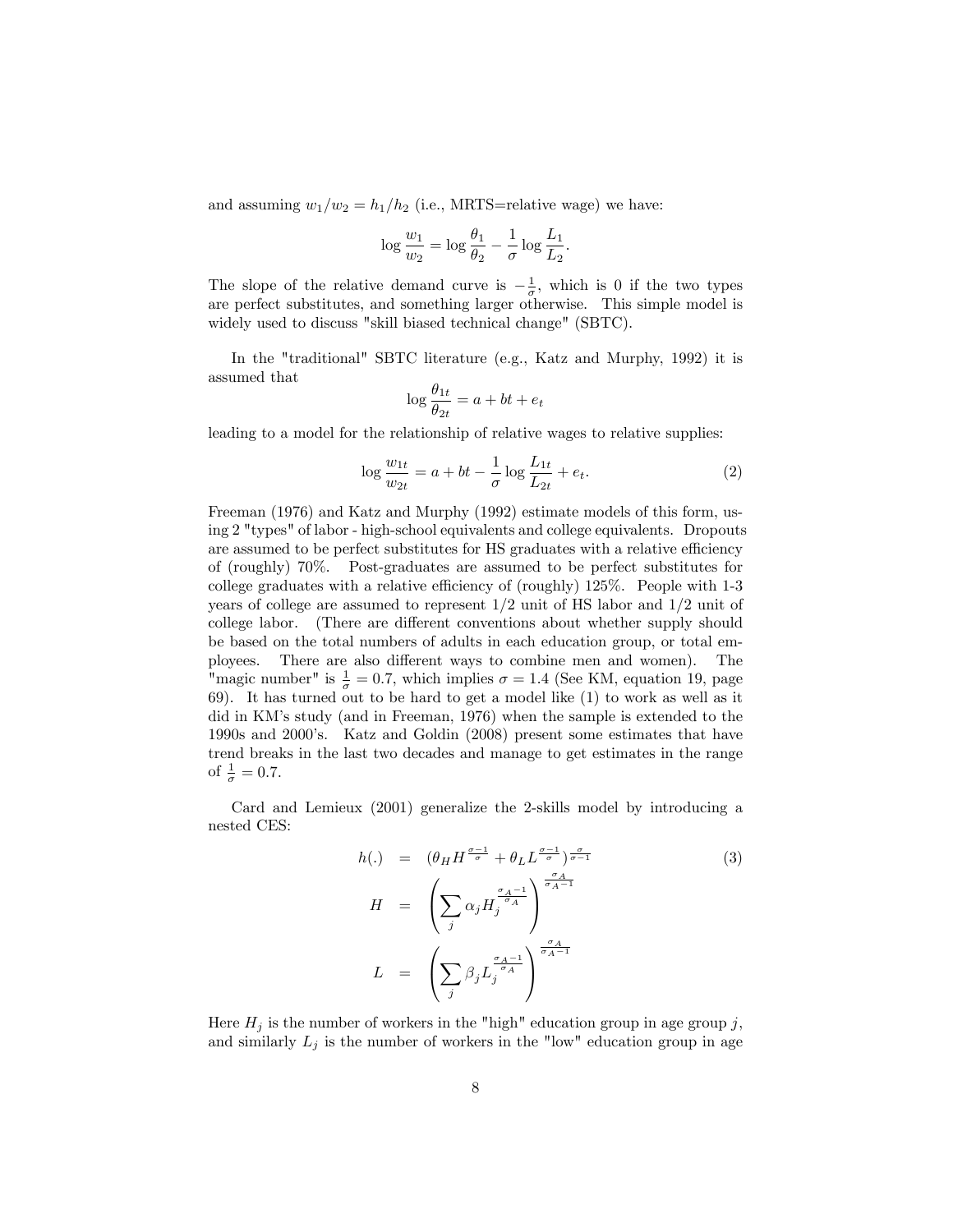group j. The new parameter  $\sigma_A$  measures the degree of substitutability across age (or experience) groups (which is implicitly set to infinity in the traditional SBTC literature). This model is motivated by the observation (CL, Figures I, II) that in US, UK and Canada the rise in the college high-school wage gap is mainly driven by changes for young workers, and by the realization that since the late 1970s the relative growth rate in educational attainment of consecutive cohorts has stalled in all 3 countries (CL, Figure III). The argument in CL is that the "twisting" of the age profile of relative returns in their Figure II was caused by the slowdown in the growth of relative supply among young workers that is slowly working its way through the age distribution.

Differentiating (2) w.r.t.  $L_j$  and  $H_j$  and re-arranging terms it is easy to derive a generalization of (1) of the form:

$$
\log \frac{w_{jt}^H}{w_{jt}^L} = \log \frac{\theta_{Ht}}{\theta_{Lt}} + \log \frac{\alpha_j}{\beta_j} - \frac{1}{\sigma} \log \frac{H_t}{L_t} - \frac{1}{\sigma_A} \left( \log \frac{H_{jt}}{L_{jt}} - \log \frac{H_t}{L_t} \right) \tag{4}
$$

(CL, equation 8b). This says that for age group  $j$  the percentage gap in wages between H and L workers in period t depends on  $\log \frac{\theta_{Ht}}{\theta_{Lt}}$ , the aggregate index of "skill biased" tech-change, on the aggregate relative supply of  $H$  and  $L$  workers,  $\log \frac{H_t}{L_t}$ , on an age-group specific relative productivity effect  $\log \frac{\alpha_j}{\beta_j}$  (which we are assuming in (3) does not vary over time) and on the deviation between the relative supply of  $H$  workers in age group  $j$  and the overall relative supply. There are a number of interesting implications of (3):

1. if  $\log \frac{H_{jt}}{L_{jt}} - \log \frac{H_t}{L_t}$  is constant over time then the Freeman-Katz-Murphy model is still OK, and provides a valid estimate of  $\frac{1}{\sigma}$ . Empirically the relative supply gaps were pretty stable over time in the US until the late 1970s which may explain why Freeman's analysis looks so good.

2. the relative supply of educated workers in age group  $j$  is (largely) determined by the choices when the people who are currently age  $j$  were finishing school. That suggests a simple model like:

$$
\log \frac{H_{jt}}{L_{jt}} = \lambda_{t-j} + \phi_j
$$

where  $\lambda_c$  is a cohort effect (and we measure age by years since age 20, and index cohorts by the calendar year they reached age 20) and  $\phi_j$  is an age effect that is constant across cohorts and time. Substituting this into (3) yields a model with age, time and cohort effects:

$$
\log \frac{w_{jt}^H}{w_{jt}^L} = \log \frac{\theta_{Ht}}{\theta_{Lt}} + \log \frac{\beta_j}{\alpha_j} - \frac{1}{\sigma_A} \phi_j - \left(\frac{1}{\sigma} - \frac{1}{\sigma_A}\right) \log \frac{H_t}{L_t} - \frac{1}{\sigma_A} \lambda_{t-j} \tag{5}
$$

Notice that the cohort effects drop out if  $\frac{1}{\sigma_A} = 0$ : so evidence of cohort effects is simple evidence of imperfect substitution across age groups.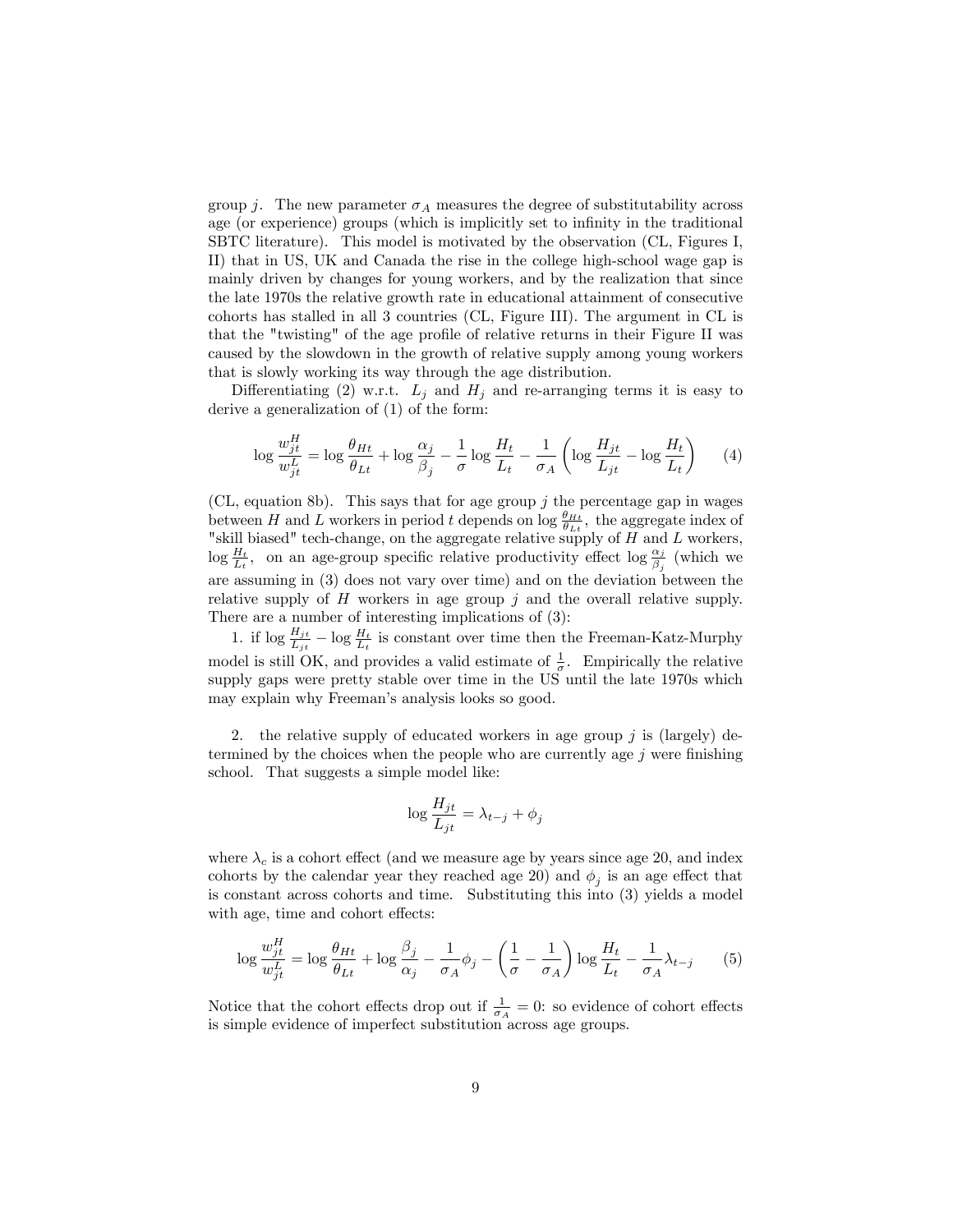3. Using (2) the relative wage of any 2 age groups  $(j, j')$  in the same education class can be written as:

$$
\log \frac{w_{jt}^H}{w_{j't}^H} = \log \frac{\alpha_j}{\alpha_{j'}} - \frac{1}{\sigma_A} \left( \log \frac{H_{jt}}{H_{j't}} \right)
$$
  

$$
\log \frac{w_{jt}^L}{w_{j't}^L} = \log \frac{\beta_j}{\beta_{j'}} - \frac{1}{\sigma_A} \left( \log \frac{L_{jt}}{L_{j't}} \right).
$$

Thus the coefficient  $\frac{1}{\sigma_A}$  can be estimated by relating the relative wages of different age groups in the same education class to their relative supplies, and a set of relative efficiency parameters. CL get estimates for  $\frac{1}{\sigma_A}$  in the range of 0:2 or a little smaller (see also Ottaviano and Peri, 2011). (Note too that it would be pretty easy to have different values for  $\sigma_A$  for the different education groups).

4. How do you estimate a 2-level nested CES? As you can see from (3), this is somewhat complicated by the fact that the aggregate supply indexes  $H_t$ and  $L_t$  are "model-based": you need to know the parameters  $\alpha_j$ ,  $\beta_j$  and  $\sigma_A$  to construct these indexes. An easy way is to proceed in two steps. Step 1 focuses on estimating  $\sigma_A$ , using observation 3 above. Notice that once you normalize one of the efficiency parameters for each education group (e.g.,  $\alpha_1 = \beta_1 = 1$ ) you also get estimates of  $\alpha_j$  and  $\beta_j$  for the other groups. Using these and the estimate of  $\sigma_A$  we construct the "effective" supply indexes:

$$
H_t = \left(\sum_j \alpha_j H_{jt}^{\frac{\sigma_A - 1}{\sigma_A}}\right)^{\frac{\sigma_A}{\sigma_A - 1}}
$$

$$
L_t = \left(\sum_j \beta_j L_{jt}^{\frac{\sigma_A - 1}{\sigma_A}}\right)^{\frac{\sigma_A}{\sigma_A - 1}}.
$$

If you examine expressions like these you will see that when  $\frac{1}{\sigma_A} \approx 0.2$  the exponents inside the parentheses are numbers like 0.8 and the numbers outside are numbers like 1.25. In this range

$$
H_t \approx \sum_j \alpha_j H_{jt}, \quad L_t \approx \sum_j \beta_j L_{jt}.
$$

So sometimes people "cheat" by using simple supply aggregates rather than "model consistent" aggregates.

In the second step we estimate (3) on age-group/time-period observations, using the estimates of  $H_t$  and  $L_t$ , and some assumption on the time series process for  $\log \frac{\theta_{Ht}}{\theta_{Lt}}$ . This yields estimates of  $\frac{1}{\sigma}$  and  $\frac{1}{\sigma_A}$ . The latter can be compared to the estimate obtained in the first step to provide a consistency check of the process. In general, with multiple nests, we can proceed in the same way: start at the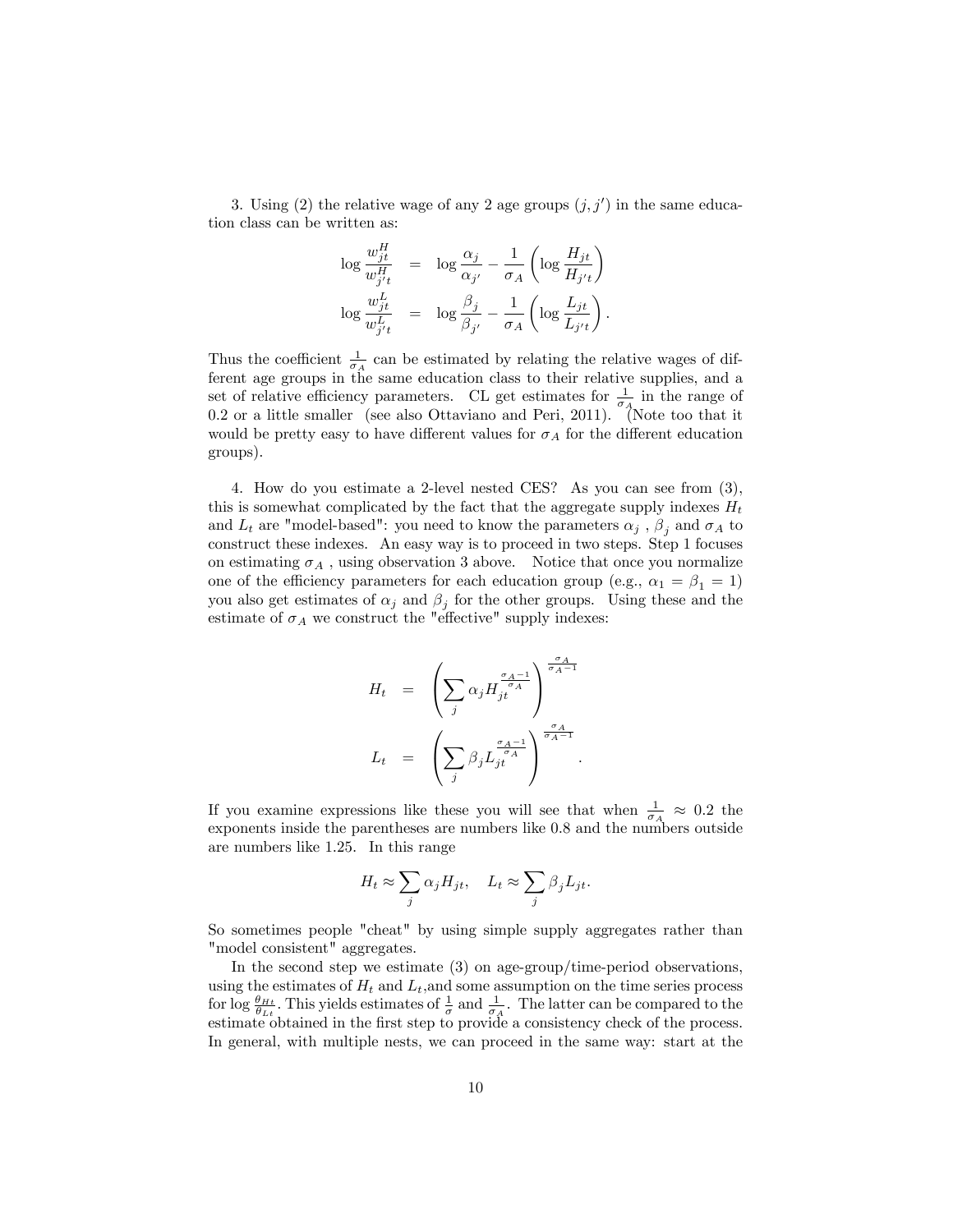lowest level of aggregation and estimate the lowest-level substitution parameter, and the relative efficiency parameters, then construct the supply indexes for the next level and work backwards up the nesting structure.

5. Anderson and Moroney (1994) show that when you have a nested CES, the Allen partial elasticity of substitution<sup>3</sup> between two inputs in the same nest is related to the within-nest substitution effect and the between-nest effect. In the contex of  $(2)$  they show that for any two age groups i and j with high education:

$$
\sigma_{i,j}^{Allen} = \frac{1}{s_H} (\sigma_A - s_L \sigma)
$$

and for any two groups with low education

$$
\sigma_{i,j}^{Allen} = \frac{1}{s_L} (\sigma_A - s_H \sigma)
$$

where  $s_L$  and  $s_H$  are the cost shares of the L and H groups. If  $\sigma_A$  is small relative to  $\sigma$  this means that two groups in the same nest can be complements (which cannot happen in a 1-level CES, where all groups are substitutes). In a two-nest model like CL's,  $\sigma_A$  is quite a bit smaller than  $\sigma$  and so people in the same education group in different age classes are Allen-complements, which might make economic sense.

II. Generalizations of the 2-nest model.

a) Multiple education classes.

One immediate issue that arises in thinking about (3) is whether we need more education groups. For example, with  $K$  education groups we get:

$$
h(.) = \left(\sum_{k=1}^{K} \theta_k E_k^{\frac{\sigma-1}{\sigma}}\right)_{\sigma=1}^{\frac{\sigma}{\sigma-1}}
$$
\n
$$
E_k = \left(\sum_j \alpha_j^k E_{kj}^{\frac{\sigma_A-1}{\sigma_A}}\right)^{\frac{\sigma_A}{\sigma_A-1}}
$$
\n(6)

where  $E_k$  represents the supply of people in education group k. Let's consider 2 groups  $k = 1$  and  $k = 2$ . Then a variant of (3) will imply a model for the relative wages of people of age group  $j$  in education groups 1 and 2 of the form:

$$
\log \frac{w_{jt}^2}{w_{jt}^1} = \log \frac{\theta_{2t}}{\theta_{1t}} + \log \frac{\alpha_j^2}{\alpha_j^1} - \left(\frac{1}{\sigma} - \frac{1}{\sigma_A}\right) \log \frac{E_{2t}}{E_{1t}} - \frac{1}{\sigma_A} \log \frac{E_{2jt}}{E_{1jt}} \tag{7}
$$

Suppose however that we've made a mistake and groups 1 and 2 are really perfect substitutes. Then the relative wages of people of age group  $j$  in groups

<sup>&</sup>lt;sup>3</sup>Recall  $\sigma_{i,j}^{Allen} \equiv \frac{C_{ij}C}{C_iC_j}$ . For a regular CES the Allen elasticity for two different inputs is just the elasticity of substitution.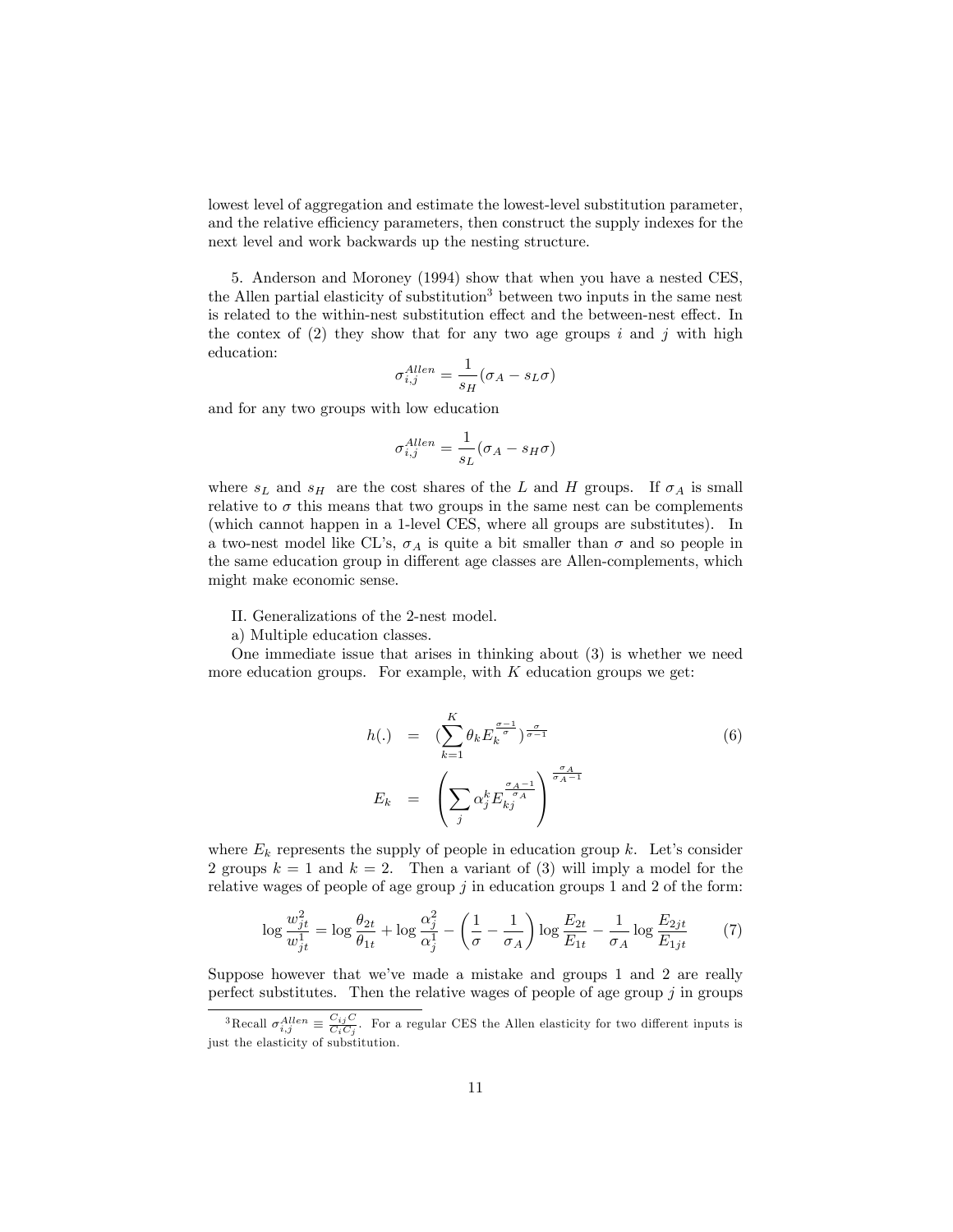1 and 2 should be constant:

$$
\log \frac{w_{jt}^2}{w_{jt}^1} = k
$$

(potentially we could allow  $k$  to vary by age group). This provides a way to think about how to define the right grouping structure: we group together workers whose relative wages are constant over time (or across local markets, if we are focusing on spatial variation in wages).

An interesting application is to the classification of lower-education groups. One view is that dropouts and high school graduates are 2 different skill groups. An alternative (widely used in the SBTC literature) is that dropouts and HS grads are perfect substitutes. The latter implies that the HS graduation premium is constant (over time and across markets) - a prediction that seems remarkably true. See Figure 6 from "Is the New Immigration Really So Bad?", Ottaviano and Peri (forthcoming, Table 5), and Goldin and Katz (2008, chapter 8). This has important implications for interpreting the effect of immigration, since many immigrants (50% or more) have very low education. If they compete with a broader skill group that includes HS graduates their effect (especially on natives with less than a high school education) is substantially diffused.

### b) Immigration

A second important application of the relative supply-demand apparatus is to the analysis of the effects of immigration. George Borjas (QJE, 2003) used a variant of the CL model with 4 education groups (dropouts, HS grads, some  $\alpha$ college,  $BA+$ ) and argued that immigration has had a pretty big effect on the wages of the least-educated natives. (He estimates a model like (5), then does some simulations, accounting for the presence of immigrants in various education and age cells. He focuses on simulations in which the capital stock is fixed and imposes an estimate of  $\sigma$  across four education groups – assumptions that arguably over-state the effects of immigration). More recent work, including Ottaviano and Peri (forthcoming) has differed from Borjas in 3 ways:

1. in the simulations capital is allowed to vary endogenously

2. in the estimation, careful attention is paid to the number and definition of education groups

3. a third substitution parameter  $-\overline{\ }$  between immigrants and natives with the same age and education  $-$  is introduced and estimated.

Ottaviano and Peri extend the 2-level model to a 3-level model: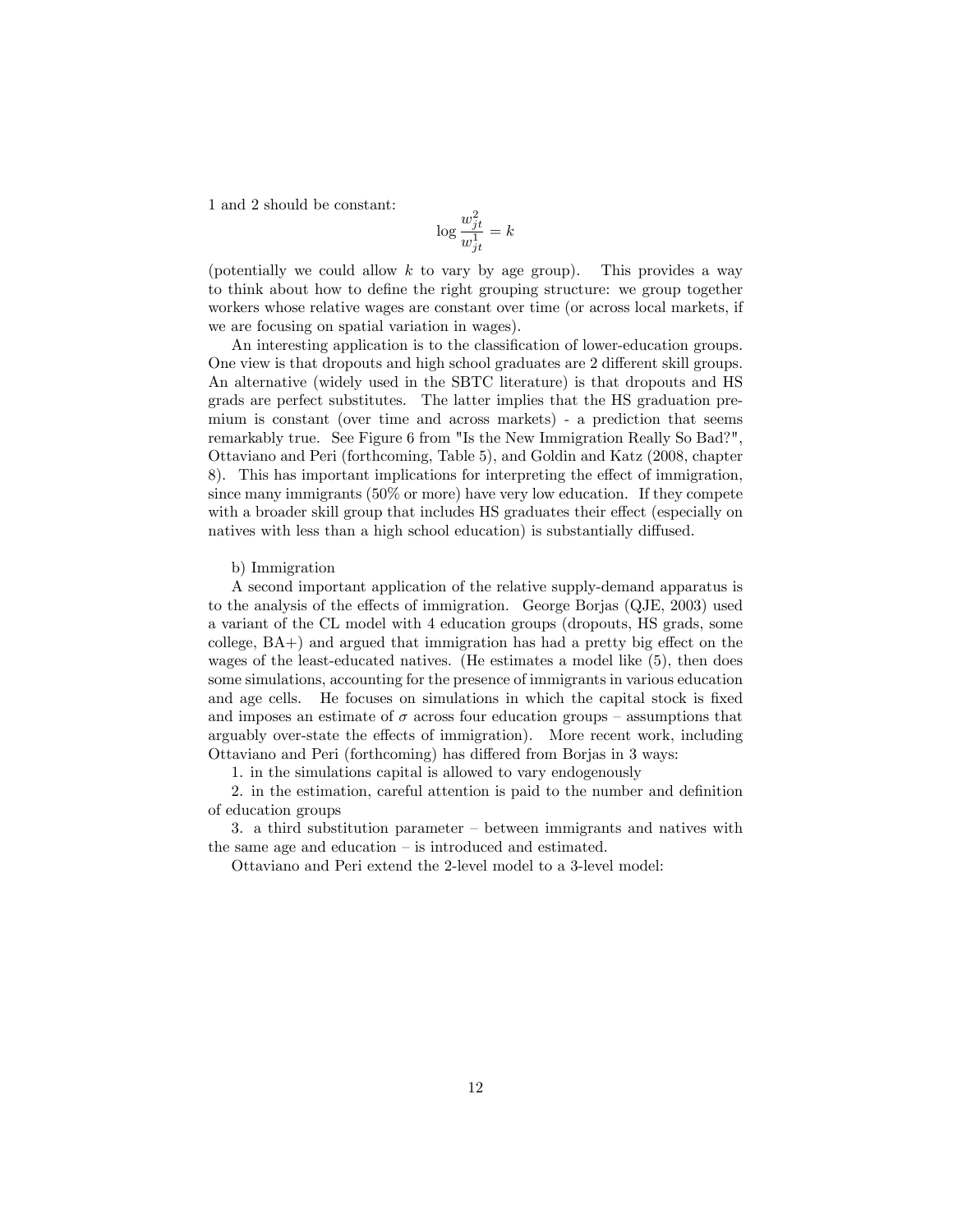$$
h(.) = \left(\sum_{k=1}^{K} \theta_k E_k^{\frac{\sigma-1}{\sigma}}\right)_{\frac{\sigma}{\sigma-1}}
$$
  
\n
$$
E_k = \left(\sum_j \alpha_j^k E_{kj}^{\frac{\sigma_A-1}{\sigma_A}}\right)^{\frac{\sigma_A}{\sigma_A-1}}
$$
  
\n
$$
E_{kj} = \left(\sum_{n=1}^{2} \lambda_n^{kj} E_{kj,n}^{\frac{\sigma_n-1}{\sigma_n}}\right)^{\frac{\sigma_n}{\sigma_n-1}}
$$
\n(8)

Here  $E_{k,i,n}$  is the number of natives  $(n = 1)$  or immigrants  $(n = 2)$  in educationage cell  $kj$ . Using this structure is easy to show that the relative wage of immigrants versus natives in a particular cell is given by:

$$
\log \frac{w_{kj2,t}}{w_{kj1,t}} = \log \frac{\lambda_2^{kj}}{\lambda_1^{kj}} - \frac{1}{\sigma_n} \log \frac{E_{kj,2t}}{E_{kj,1t}}
$$

Models that ignore the final nest are implicitly assuming  $\sigma_n = \infty$ . Ottaviano and Peri (Table 2) provide estimates of  $\frac{1}{\sigma_n}$  in the range of 0 to -.09. They get larger estimates for low-educated groups (-.07 to -.09), and smaller estimates for highly educated groups (close to 0 for college grads). One can easily think of explanations for this pattern. While  $\frac{1}{\sigma_n}$  is small, it turns out to matter for simulating the net effects of immigration, since even a modest value for  $\frac{1}{\sigma_n}$ implies that more of the impact of immigrants in a given skill (age/education) group is concentrated among immigrants, and less "spills over" to natives.

Ottaviano and Peri give a general version of a nested CES model with N nests  $n = 1...N$  (their equation 6), and show the associated generalization of equation  $(3)$ . They also show the general expressions for the implied effects of a change in the supply of 1 type of workers on the level of wages for workers of other types. When the nests are ordered so the intra-nest substitution elasticities are strictly increasing (so the top nest has the smallest value of  $\sigma_n$ ) they show that an increase in the supply of one type at the bottom of the nesting structure has a negative effect on all groups who are in the same type in nest 1, and a positive effect on all groups who are in the opposite type in nest 1. (The "top nest" dominates).

Exercise: derive Ottaviano and Peri's expressions (9) and (10).

### II. Modeling Labor Demand with a Traded Sector

The analysis of the effects of relative supply on relative demand is substantially different when an economy has the possibility of "exporting" some (or all) of its excess labor in some skill group. A full analysis of the various trade models would take many lectures - it is worthwhile to read through Johnson and Stafford's Handbook paper at some point.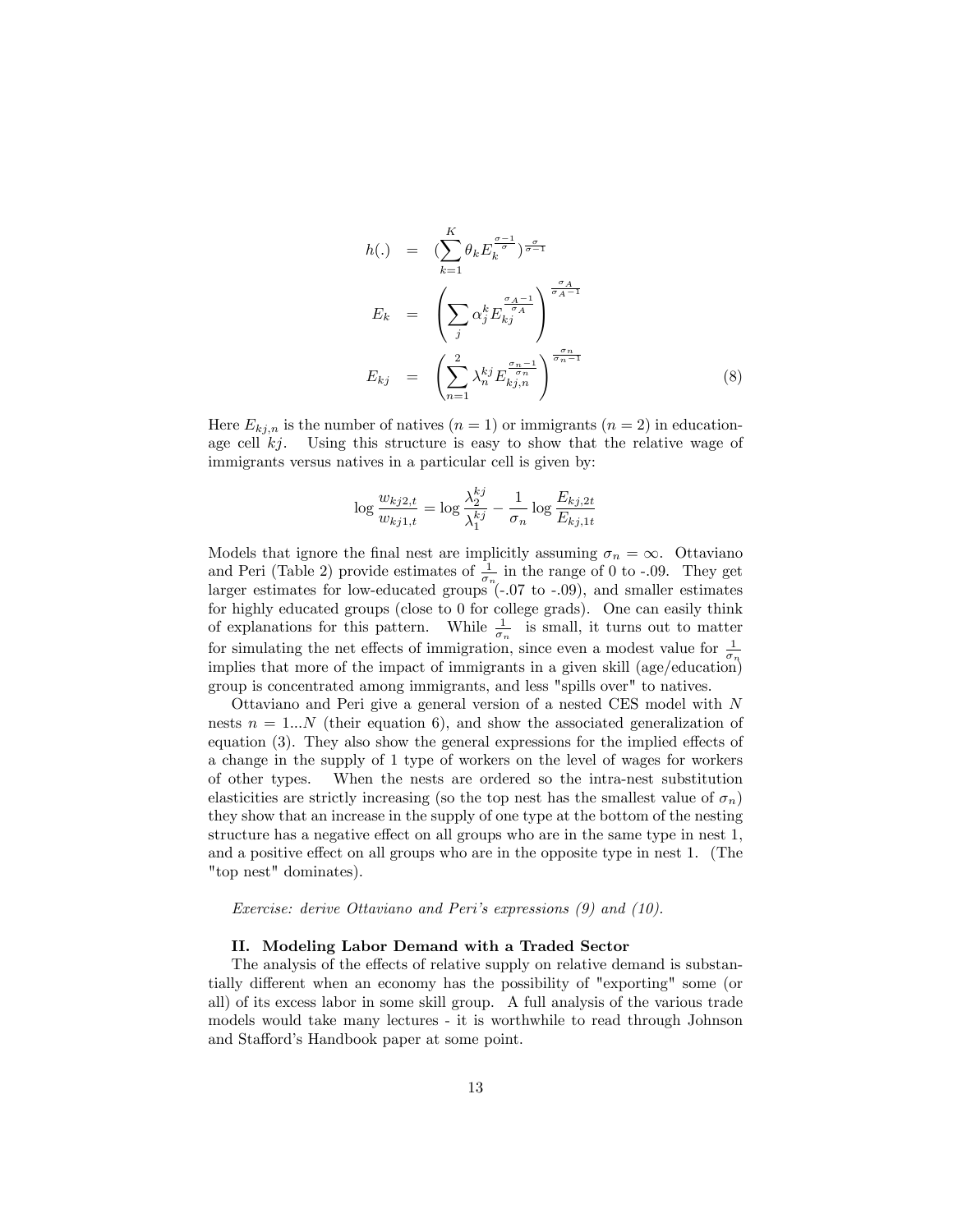The classic Hecksher-Olin (HO) model assumes that each industry uses a different combination of input factors, and that the number of traded industries is at least as big as the number of input factors. In this setting there is a region of relative factor endowments (the cone of diversification) such that changes in relative supply of different skill groups have no effect on wages but are simply accomodated by shifts in the size of different sectors. Card and Lewis try to evaluate the importance of inter-industry shifts in "absorbing" different fractions of high school dropouts across different urban labor markets using the following setup. Let  $N_c^d$  represent the number of dropout workers in city c, and let  $N_c$ represent the total number of workers in the city. Then the share of dropout workers in city  $c$  is:

$$
s_c^d = \frac{N_c^d}{N_c}
$$
  
=  $\frac{1}{N_c} \sum_i N_{ic}^d$   
=  $\sum_i \frac{N_{ic}^d}{N_{ic}} \times \frac{N_{ic}}{N_c}$   
=  $\sum_i \lambda_{ic} s_{ic}^d$ 

where  $N_{ic}^d$  is the number of dropouts employed in industry i in city c,  $N_{ic}$  is total employment in industry i and city c,  $\lambda_{ic}$  is industry i's employment share in city c, and  $s_{ic}^d$  is the "dropout intensity" of industy i in city c. In the HO case  $s_{ic}^d = s_i^d$ : dropout intensity is constant across cities and all that varies is the share of the different industries. Its not hard to form the decomposition:

$$
s_c^d - s^d = \sum_i (\lambda_{ic} - \lambda_i) s_i^d + \sum_i (s_{ici}^d - s_i^d) \lambda_i + \sum_i (\lambda_{ic} - \lambda_i) (s_{ici}^d - s_i^d)
$$
  
=  $B_c + W_c + I_c$ 

where  $B_c$  is the "between industry" component of adjustment,  $W_c$  is the "within industry" component of adjustment, and  $I_c$  is the "interaction effect". Card-Lewis estimate these components for each city using 2000 census data. Then they consider regression models of the form

$$
B_c = a^B + b^B(s_c^d - s^d) + e_c^B
$$
  
\n
$$
W_c = a^W + b^W(s_c^d - s^d) + e_c^W
$$
  
\n
$$
I_c = a^I + b^I(s_c^d - s^d) + e_c^I
$$

By construction  $b^B + b^W + b^I = 1$ . So we can think of  $b^B$  as the "share" of the total absorption of the excess fraction of dropout workers in city  $c$  that is attributable to between-industry shifts. Its also useful to plot  $B_c$ ,  $W_c$ ,  $I_c$  against  $s_c^d - s^d$ . See figures 11-13 from Card-Lewis. The estimates across 150 larger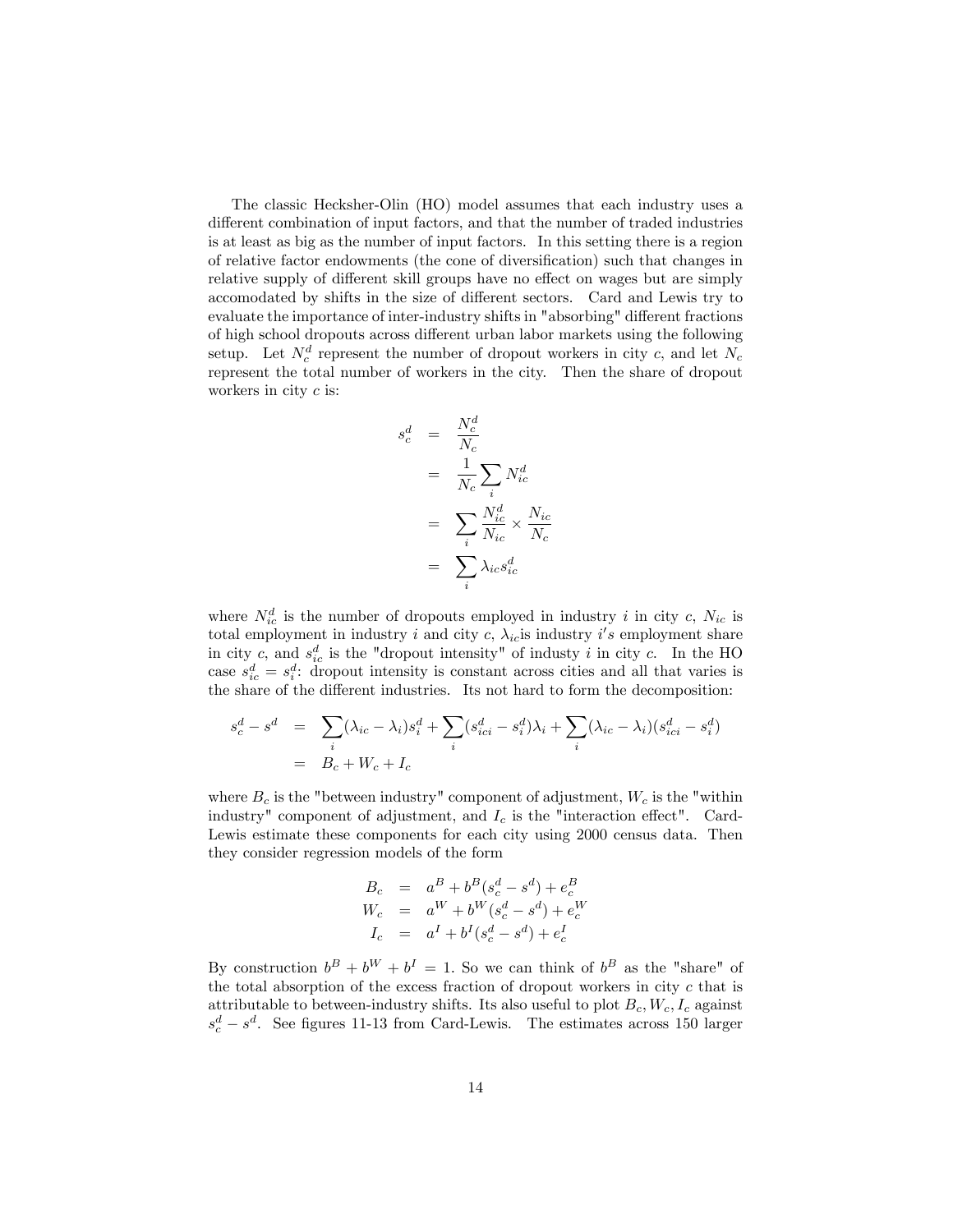MSA's are:

$$
\begin{array}{rcl}\nb^B & = & .22 \\
b^W & = & .76 \\
b^I & = & .02\n\end{array}
$$

Card-Lewis also show that out of the 0:22 total between-industry component 0:09 comes from agriculture, 0:05 from textiles and apparel; and 0:03 from lowskill services. (You may be surprised to learn that agriculture is important for MSA-level employment. However, many MSA's are counties with a substantial agricultural presence (like Sonoma County and other counties in CA and TX). Arguably the variation in dropout shares accounted by agriculture represents reverse causality: because there is more agriculture in some areas, low-skilled workers are drawn to the areas.

### Other Models

Kuhn and Wooten (1991) consider a model with 3 factors (think of these as 2 types of labor and capital) and 3 goods, 2 of which are traded and one of which is non-traded. We'll outline a simplified version of their model with:

2 sectors: one traded, one untraded

2 types of labor

capital, which is freely mobile at an exogenous price.

In this model the tradeable sector can adjust to partially export away excess supplies of one of the types of labor.

Supply of both types of labor is perfectly inelastic: the total supply of unskilled labor is  $N_u$ , while the total supply of skilled labor is  $N_s$ . In addition to labor, industry 1 and industry 2 use capital, which is available at an exogenous price r. Both industries are assumed to have constant returns to scale and to be perfectly competitive. The cost functions of the two industries depend on the wages of unskilled and skilled labor,  $w_u$  and  $w_s$ , and on the price of capital:

$$
C^{1}(w_{u}, w_{s}, r, y_{1}) = y_{1}c^{1}(w_{u}, w_{s}, r)
$$
  

$$
C^{2}(w_{u}, w_{s}, r, y_{2}) = y_{2}c^{2}(w_{u}, w_{s}, r)
$$

where  $c^1$  and  $c^2$  are the unit cost functions. Finally, it is assumed that both unskilled and skilled workers have Cobb-Douglas preferences, and that unskilled workers spend a fraction  $\alpha_u$  of their income on the local good, while skilled workers spend a fraction  $\alpha_s$  on the local good.

Equilibrium in the labor market requires:

$$
y_1 c_u^1(w_u, w_s, r) + y_2 c_u^2(w_u, w_s, r) = N_u
$$
  

$$
y_1 c_s^1(w_u, w_s, r) + y_2 c_s^2(w_u, w_s, r) = N_s.
$$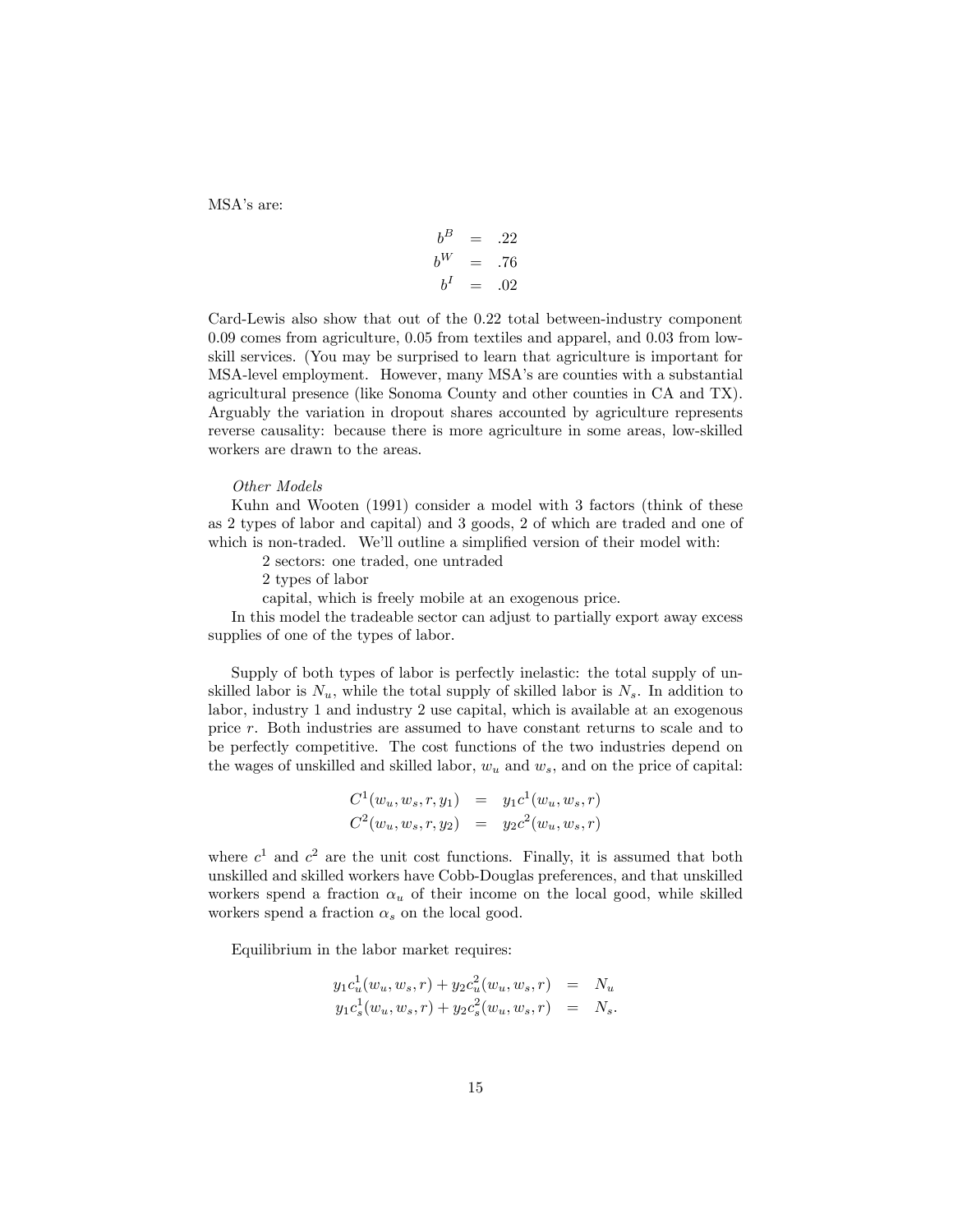Both sectors are competitive so equilibrium prices are  $p_1$  and  $p_2$  where:

$$
c1(wu, ws, r) = p1
$$
  

$$
c2(wu, ws, r) = p2
$$

Sector 2 is traded so  $p_2$  is fixed. Sector 1 is local so with Cobb-Douglas demands from the local workers<sup>4</sup> we require:

$$
y_1 = \alpha_u w_u N_u / p_1 + \alpha_s w_s N_s / p_1.
$$

We have 5 equations in 5 unknowns  $(w_u, w_s, y_1, y_2, p_1)$ , with exogenous variables  $N_u, N_s, p_2, r.$  One nice feature of this model is "scale invariance": starting from an initial equilibrium, if the supplies of unskilled and skilled labor are both increased by  $x$  percent, then a new equilibrium is established at the original wages and prices, with  $y_1$  and  $y_2$  both increased by x percent. An implication of scale invariance is that relative wages and the relative size of the two sectors in the local economy are only affected by changes in the *relative* supplies of labor.

To analyze the effects of a shift in labor supply, begin by differentiating the labor market equilibrium conditions. After some manipulation, the resulting equations can be written as

$$
dlogN_u = \lambda_{1u}dlogy_1 + \lambda_{2u}dlogy_2 + e_{uu}dlogw_u + e_{us}dlogw_s \quad (10a)
$$

$$
dlog N_s = \lambda_{1s} dlog y_1 + \lambda_{2s} dlog y_2 + e_{su} dlog w_u + e_{ss} dlog w_s \qquad (10b)
$$

where  $dlogx = dx/x$  is the log differential of x, the coefficients  $\lambda_{1u}, \lambda_{2u}, \lambda_{1s}, \lambda_{2s}$ represent the fractions of unskilled or skilled workers initially employed in sector 1 or 2 (with  $\lambda_{1u} + \lambda_{2u} = 1$ ;  $\lambda_{1s} + \lambda_{2s} = 1$ ), and the coefficients  $e_{uu}, e_{us}, e_{su}, e_{ss}$ satisfy:

$$
e_{uu} = \lambda_{1u}e_{uu}^1 + \lambda_{2u}e_{uu}^2
$$
  
\n
$$
e_{us} = \lambda_{1u}e_{us}^1 + \lambda_{2u}e_{us}^2
$$
  
\n
$$
e_{su} = \lambda_{1s}e_{su}^1 + \lambda_{2s}e_{su}^2
$$
  
\n
$$
e_{ss} = \lambda_{1s}e_{ss}^1 + \lambda_{2s}e_{ss}^2
$$

where  $e_{jg}^{i}$  represents the output-constant elasticity of demand for labor of skill group j with respect to the wage of group g in sector i. (Thus,  $e_{uu}$  for example, is the *effective* elasticity of demand for unskilled labor w.r.t. its own wage  $-\alpha$ weighted average of the elasticities in the 2 sectors).

These equations in turn can be solved for the proportional changes in output:

$$
dlogy_1 = \varphi_{1u}dlogN_u + \varphi_{1s}dlogN_s + \zeta_{1u}dlogw_u + \zeta_{1s}dlogw_s \quad (11a)
$$

$$
dlogy_2 = \varphi_{2u}dlogN_u + \varphi_{2s}dlogN_s + \zeta_{2u}dlogw_u + \zeta_{2s}dlogw_s \quad (11b)
$$

<sup>&</sup>lt;sup>4</sup>Note that we are ignoring any other forms of income (in particular capital income)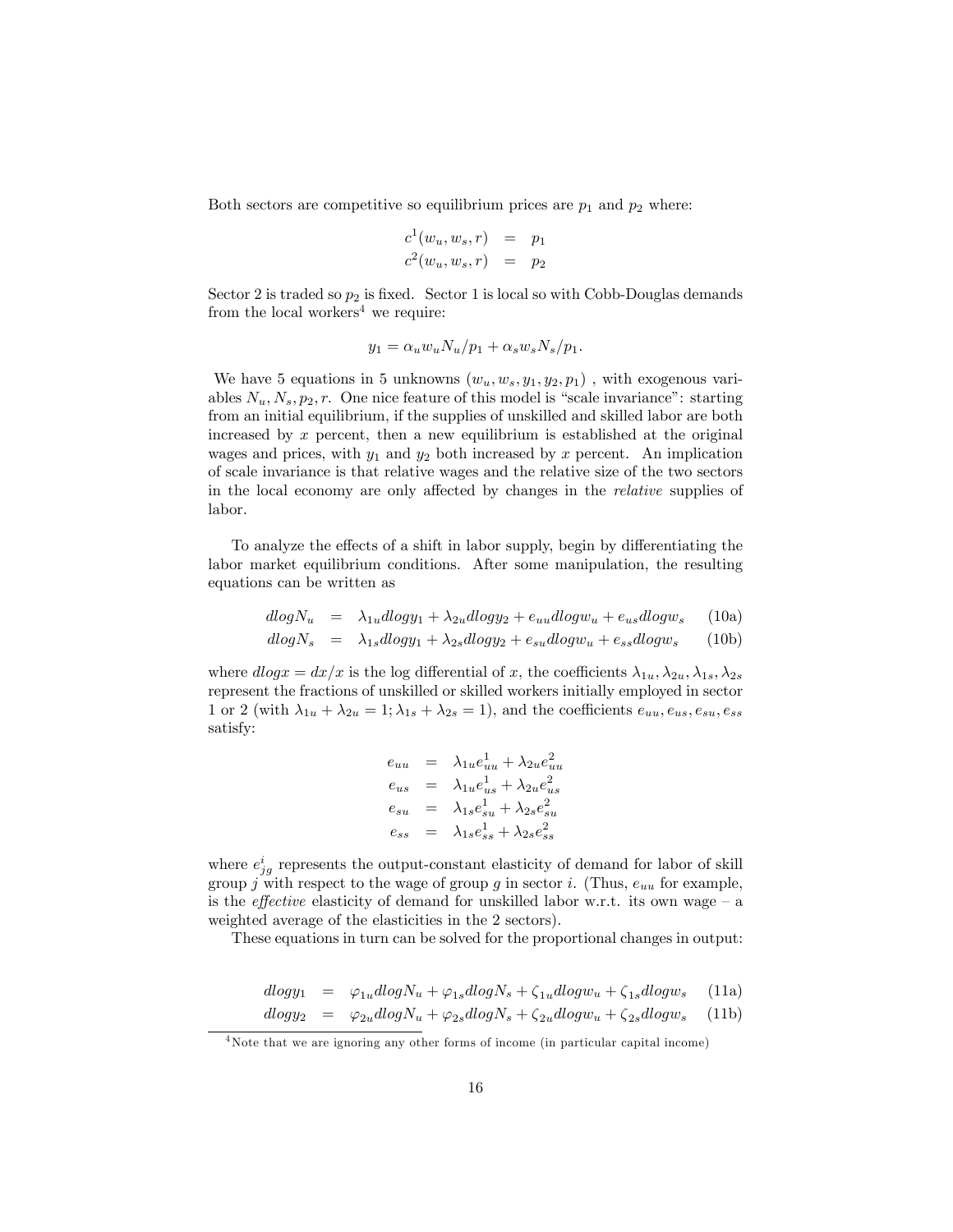where

$$
\varphi_{1u} = \lambda_{2s} / (\lambda_{1u} - \lambda_{1s})
$$
  
\n
$$
\varphi_{1s} = -\lambda_{2u} / (\lambda_{1u} - \lambda_{1s})
$$
  
\n
$$
\zeta_{1u} = (-\lambda_{2s}e_{uu} + \lambda_{2u}e_{su}) / (\lambda_{1u} - \lambda_{1s})
$$
  
\n
$$
\zeta_{1s} = (-\lambda_{2s}e_{us} + \lambda_{2u}e_{ss}) / (\lambda_{1u} - \lambda_{1s})
$$

with parallel expressions for  $\varphi_{1u}, \varphi_{2u}, \zeta_{1u}, \zeta_{2u}$ .<sup>5</sup> The coefficients  $(\varphi_{1u}, \varphi_{1s}, \varphi_{2u}, \varphi_{2s})$ represent the so-called "Rybcznski" effects of changes in factor endowments on sectoral outputs (for more on this, read Kuhn and Wooten). These are the effects that would be observed if wages were unaffected by shifts in labor supply as would occur if both sectors were traded and we were inside the cone of diversification. If the export sector (sector  $2$ ) is relatively skill-intensive, for example, then  $\lambda_{1u} > \lambda_{1s}$  and therefore  $\varphi_{1u} > 0$  and  $\varphi_{1s} < 0$ . Ignoring wage adjustments, an increase in  $N_u$  causes an increase in output in the sector that is more intensive in unskilled labor, whereas an increase in  $N_s$  causes a reduction in output in that sector. Also, note that  $\varphi_{1s} = 1 - \varphi_{1u}$ , reflecting the scale invariance property of the model.

The next step is to differentiate the marginal cost equations, yielding the standard equations relating the share-weighted changes in input prices to the changes in output prices:

$$
\theta_{1u}dlogw_u + \theta_{1s}dlogw_s = dlogp_1 \tag{12a}
$$

$$
\theta_{2u}dlogw_u + \theta_{2s}dlogw_s = 0, \qquad (12b)
$$

where  $\theta_{1u} = w_u N_{1u}/p_1 y_1$  is unskilled labor's share in sector 1, etc. Finally, differentiating the untraded good's equilibrium condition leads to:

$$
dlogy_1 = S_{1u}[dlogN_u + dlogw_u] + S_{1s}[dlogN_s + dlogw_s] - dlogp_1, \qquad (13)
$$

where  $S_{1u}$  is the share of output from sector 1 consumed by unskilled labor, and  $S_{2u} = 1 - S_{1u}$  is the share consumed by skilled labor.

Combining  $(10a)$ ,  $(11a)$ ,  $(11b)$ , and  $(12)$  leads to an equation that can be solved for the change in the unskilled wage as a function of the changes in the supplies of unskilled and skilled labor:

$$
dlog w_u = \pi_{uu} dlog N_u + \pi_{us} dlog N_s
$$

where

$$
\begin{array}{rcl}\n\pi_{uu} & = & (S_{1u} - \varphi_{1u})/M \\
\pi_{us} & = & (S_{1s} - \varphi_{1s})/M \\
M & = & [\theta_{1u} - S_{1u} + \zeta_{1u}] - (\theta_{2u}/\theta_{2s}) \times [\theta_{1s} - S_{1s} + \zeta_{1s}].\n\end{array}
$$

<sup>5</sup> These expressions are derived by writing equations (12) in matrix form:

 $dlog N = \Lambda d log y + E d log w$ , and solving  $dlog y = \Lambda^{-1} dlog N - \Lambda^{-1} E dlog w$ , where  $\Lambda$  is the matrix of  $\lambda_{ij}$  terms  $(i = 1, 2; j = u, s)$  and E is the matrix of  $e_{jg}$  terms  $(j = u, s; g = u, s)$ . The determinant of  $\Lambda$  is  $\lambda_{1u}\lambda_{2s} - \lambda_{2u}\lambda_{1s} = \lambda_{1u} - \lambda_{1s}$ .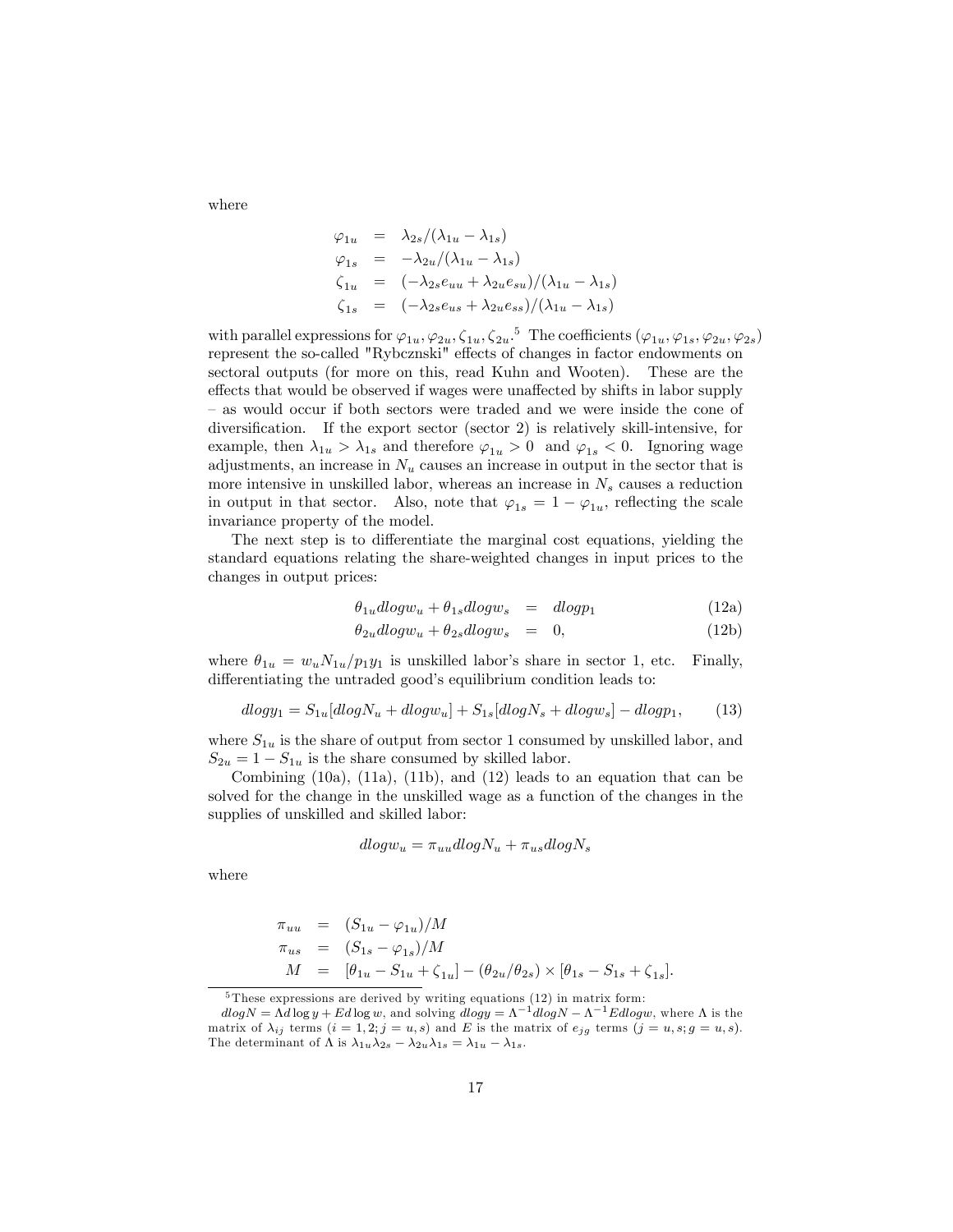The effects of shifts in relative labor supply on the wages of skilled workers can be derived using equation (11b). Thus:

$$
dlog w_s = \pi_{su}dlog N_u + \pi_{ss}dlog N_s
$$

where  $\pi_{su} = -(\theta_{2u}/\theta_{2s})\pi_{uu}$  and  $\pi_{ss} = -(\theta_{2u}/\theta_{2s})\pi_{us}$ . These two can be substituted into the system to derive effects on output and employment in the two sectors. Table 1, at the end of the lecture, shows the simulated effect of an increase in unskilled labor supply under 2 simple choices for the technologies of the 2 sectors.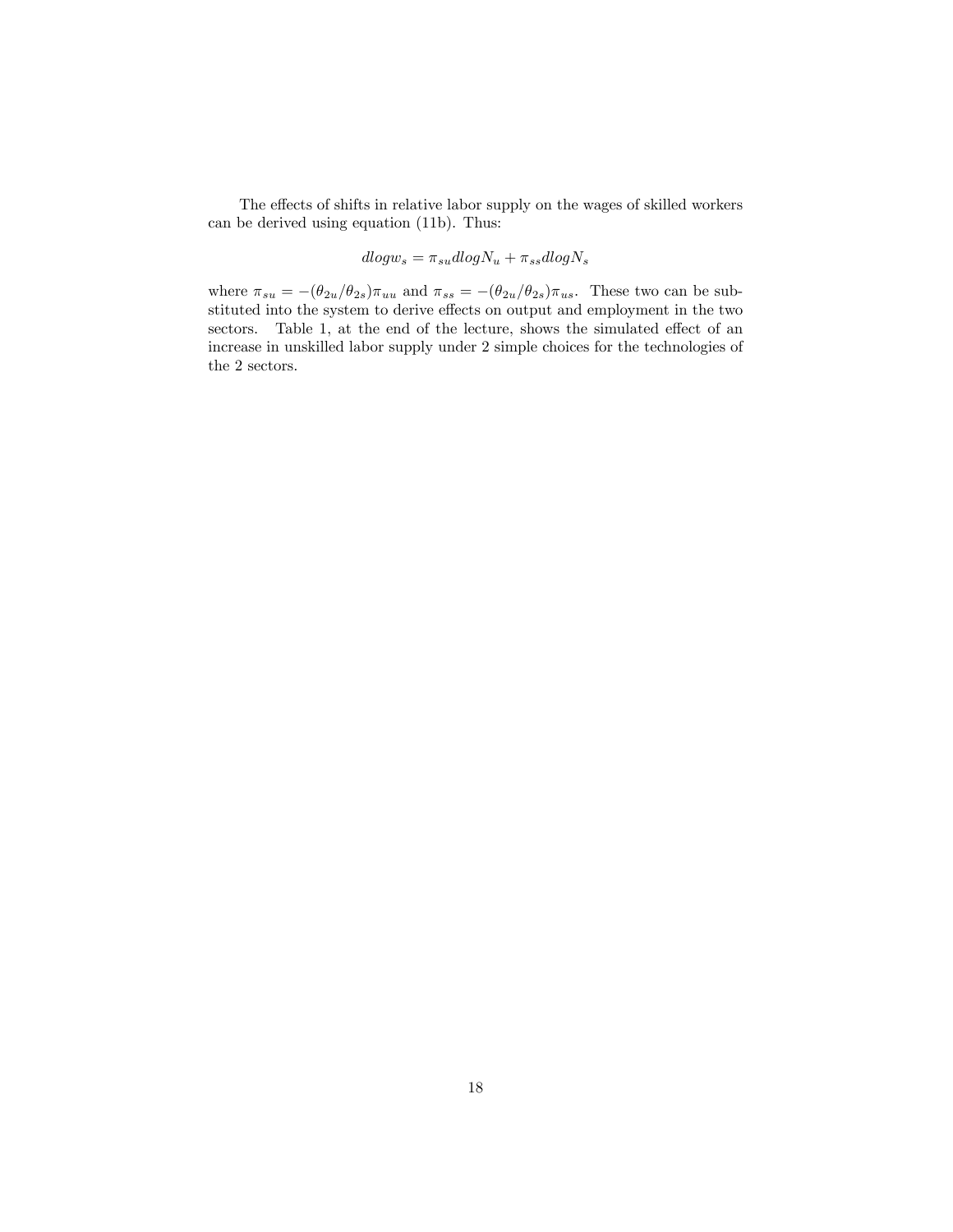## Output and Compensation per Hour

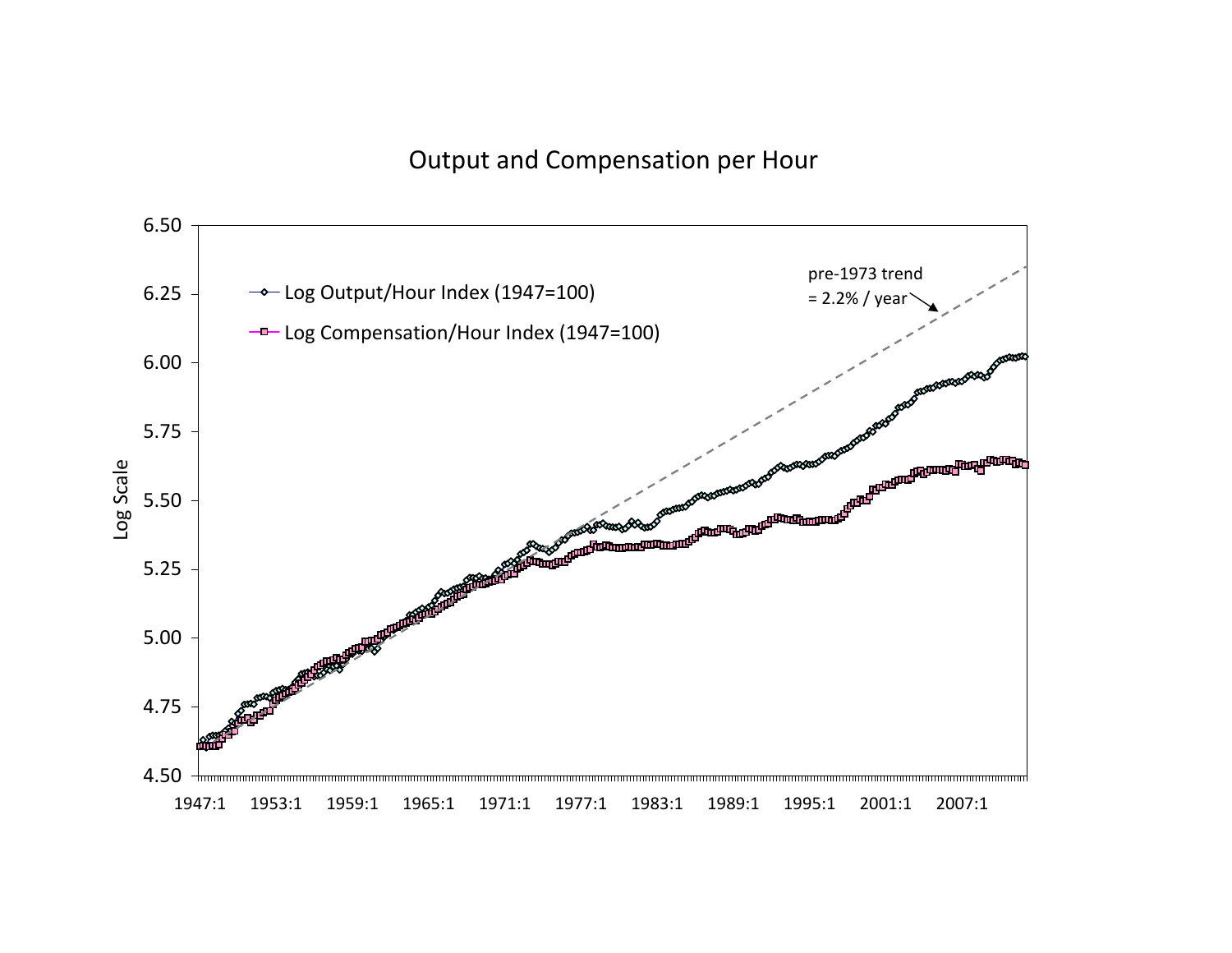

### **5. Labor share of nonfarm business sector output, first quarter 1947–third quarter 2010**

NOTE: The shaded bars denote National Bureau of Economic Research (NBER)-designated recessions.

- Labor share is the portion of output that employers spend on labor costs (wages, salaries, and benefits) valued in each year's prices. Nonlabor share—the remaining portion of output—includes returns to capital, such as profits, net interest, depreciation, and indirect taxes.
- Labor share averaged 64.3 percent from 1947 to 2000. Labor share has declined over the past decade, falling to its lowest point in the third quarter of 2010, 57.8 percent. The change in labor share from one period to the next has become a major factor contributing to the compensation–productivity gap in the nonfarm business sector.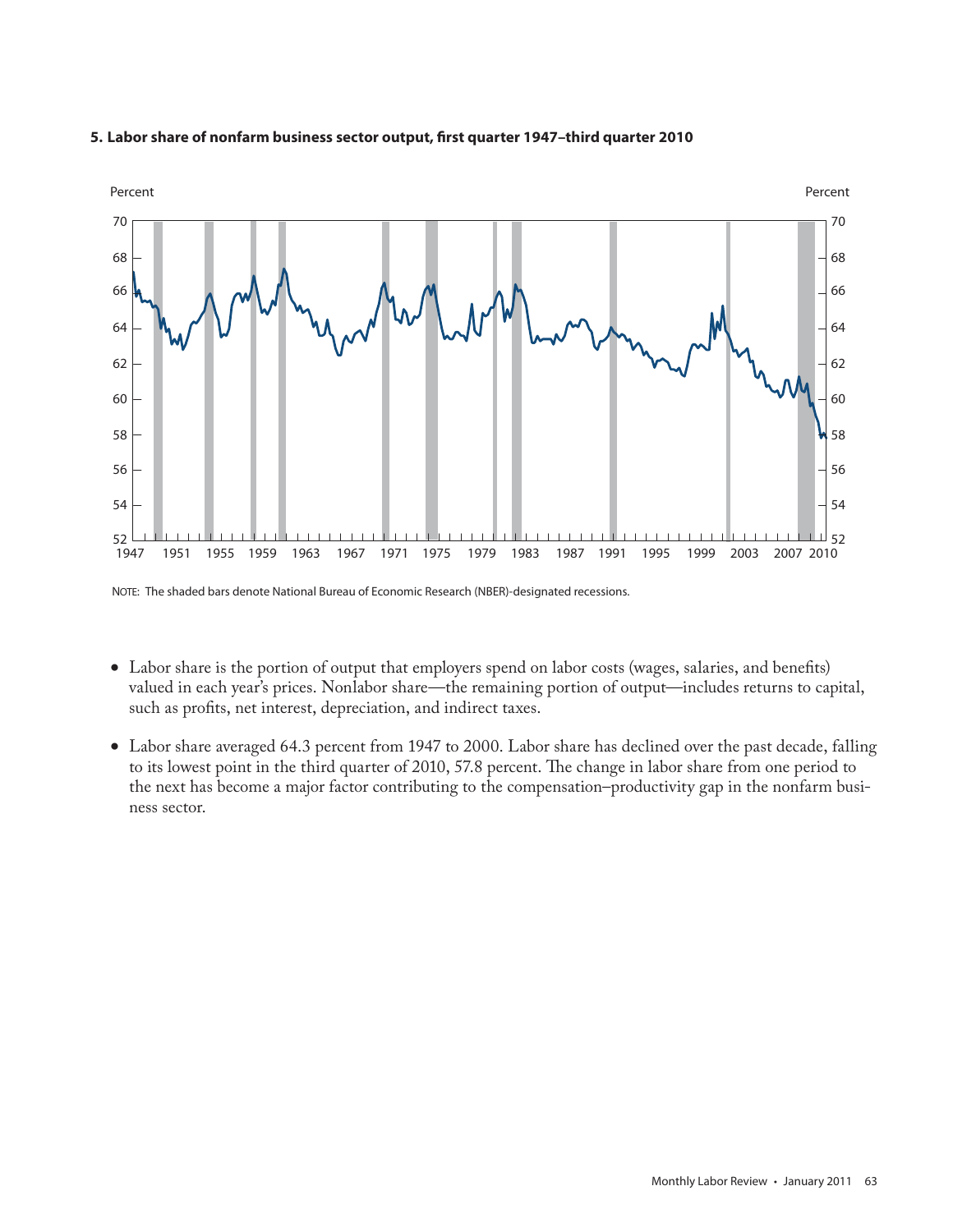# 2.3 2.1 Capital per unit of labor (log scale) Capital per unit of labor (log scale) 1.9 1.7 1.5 1.3 2008 1948 1954 1960 1966 1972 1978 1984 1990 1996 2002 2008

## The Long Run Trend in Capital per Unit of Labor

Source: BLS Multifactor Productivity Tables (http://www.bls.gov/mfp)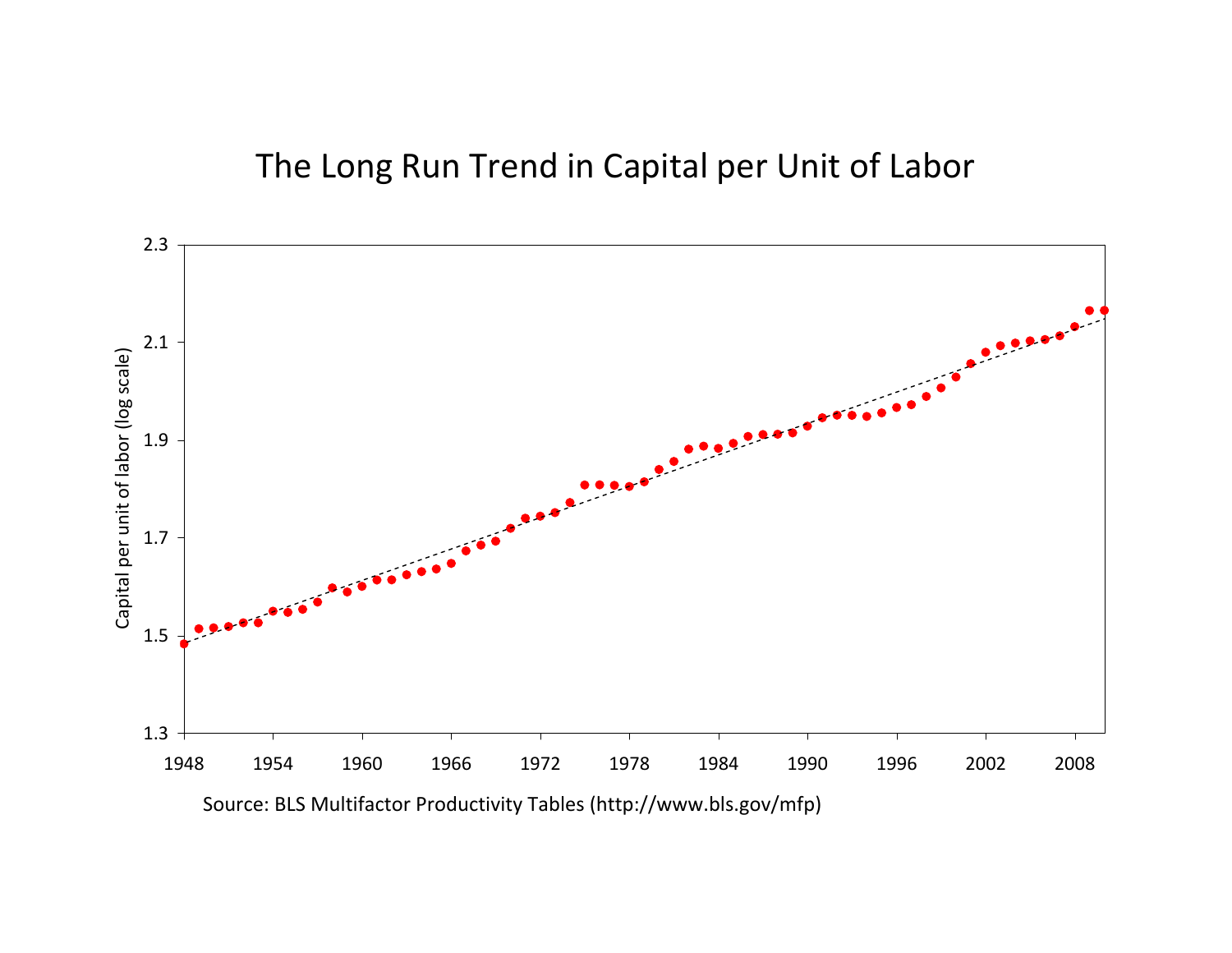

Estimated College-High School Wage Differentials for Younger and Older Men

**A. United States**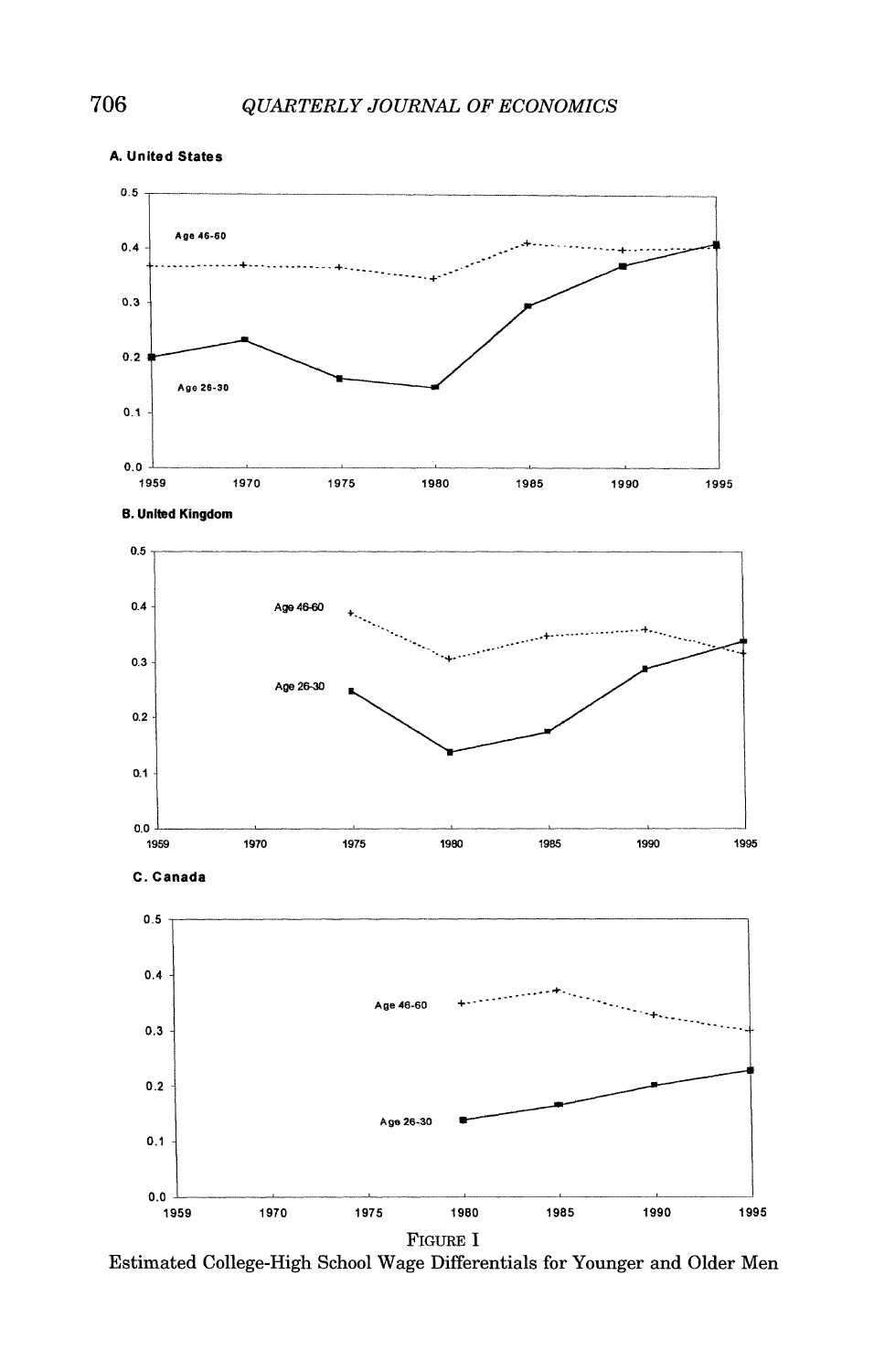

**A. Unlted States** 

**8. United Kingdom** 





FIGURE**I1**  Age Profiles of the College-High School Wage Gap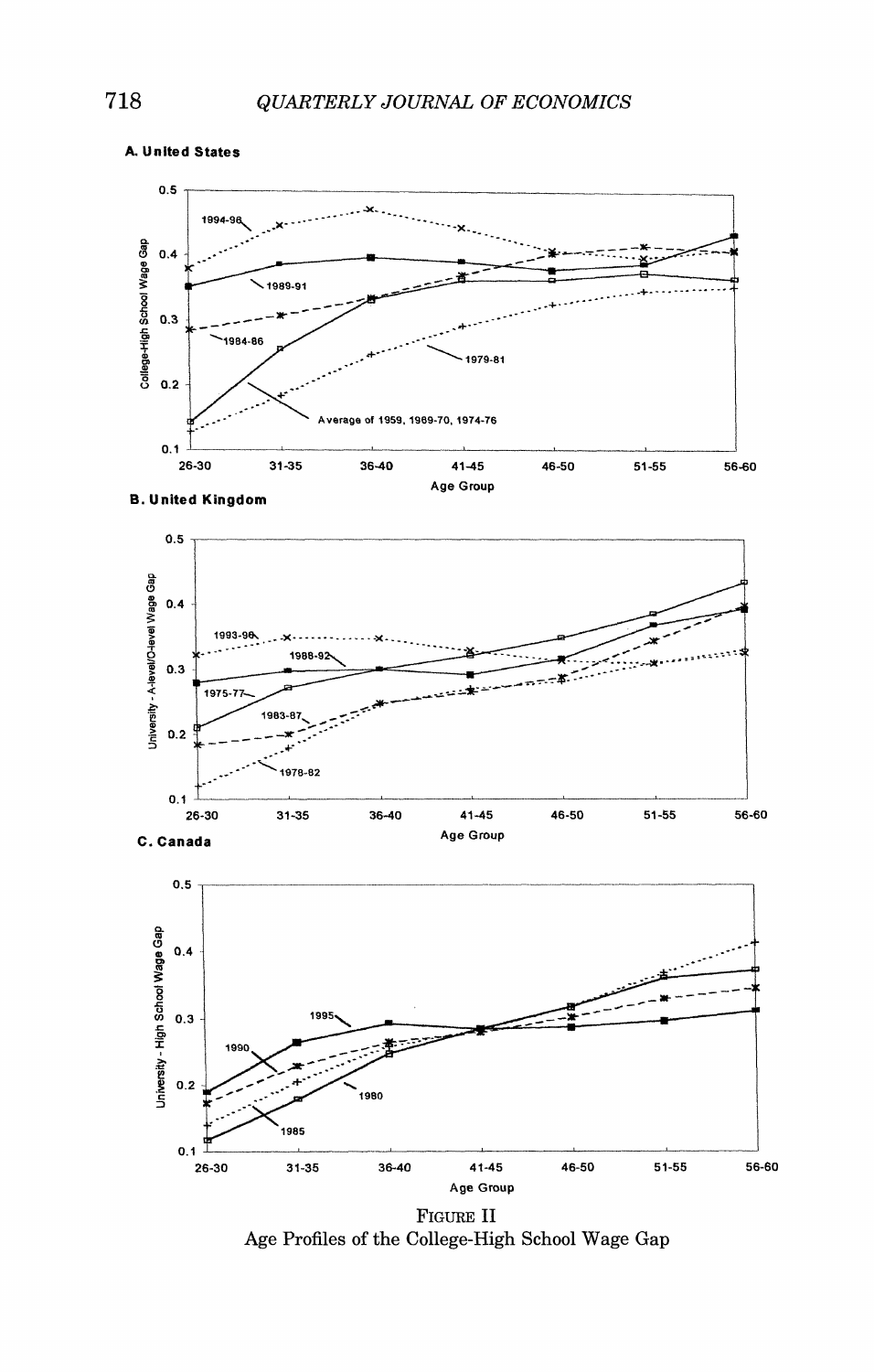

#### **A. 26-30 Year Old Men**

**B. 46-50 Year Old Men** 



Age-Group Specific Relative Supplies of College-Educated Labor

Kingdom before leveling off. The parallel movements in the United States and Canada are especially striking, and suggest that whatever forces led to the slowdown in the intercohort trend in educational attainment were common to the two nations.<sup>17</sup>

An important feature of Figure IV is that the timing of the

17. The 1945-1949 cohort in the United States seems to have slightly higher educational attainment than would be predicted given earlier and later cohorts men in this cohort, who entered college to avoid service during the Vietnam war.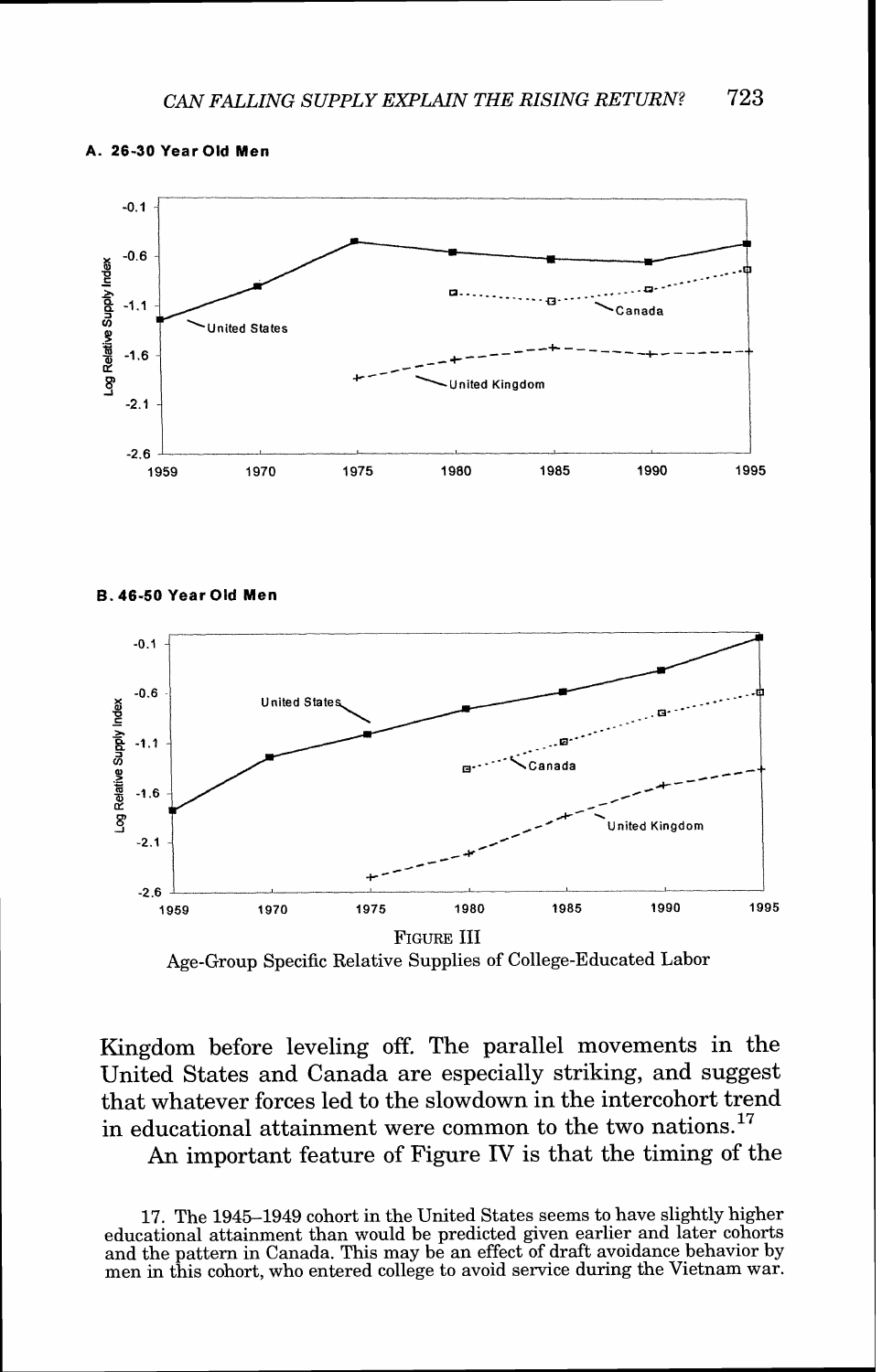### **Figures**



### **Figure 1: Alternative nesting models**





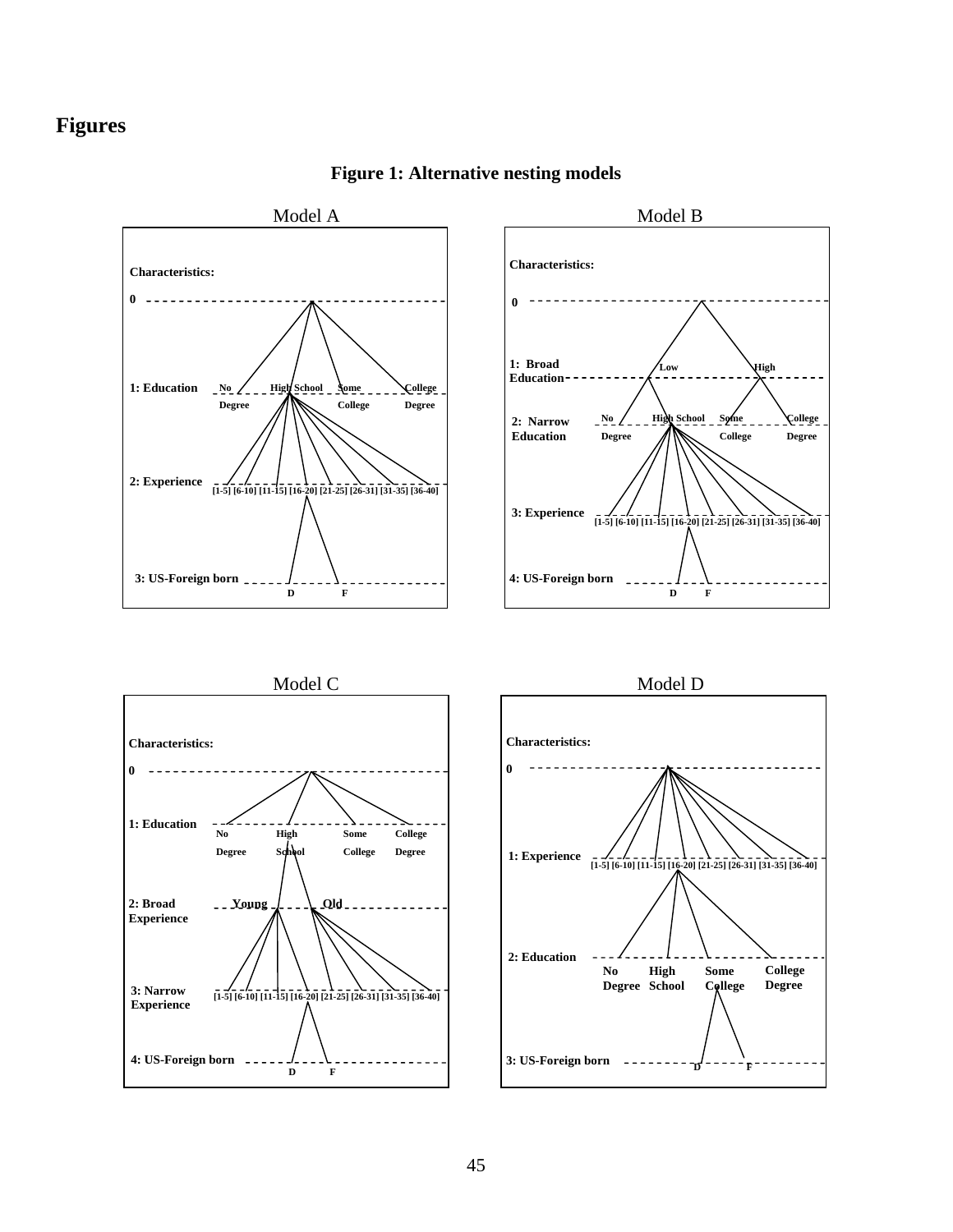## **Tables**

| <b>Table 1:</b>                                                                        |
|----------------------------------------------------------------------------------------|
| <b>Immigration and Changes in Native Wages: Education-Experience groups, 1990-2006</b> |

| Thing about and Changes in Native Wages. Education-Experience groups, 1990-2000<br><b>Column 1:</b> | <b>Column 2:</b>                                                                                                   | Column 3:            | <b>Column 4:</b>  |
|-----------------------------------------------------------------------------------------------------|--------------------------------------------------------------------------------------------------------------------|----------------------|-------------------|
| <b>Education</b>                                                                                    | <b>Experience</b>                                                                                                  | Percentage<br>change | Percentage        |
|                                                                                                     |                                                                                                                    | in hours worked in   | change<br>in      |
|                                                                                                     |                                                                                                                    | the group due to     | weekly<br>wages,  |
|                                                                                                     |                                                                                                                    | immigrants<br>new    | 1990-<br>Natives, |
|                                                                                                     |                                                                                                                    | 1990-2006            | 2006              |
|                                                                                                     | 1 to 5 years                                                                                                       | 8.5%                 | 0.7%              |
|                                                                                                     | 6 to 10 years                                                                                                      | 21.0%                | $-1.5%$           |
|                                                                                                     | 11 to 15 years                                                                                                     | 25.9%                | 0.6%              |
|                                                                                                     | 16 to 20 years                                                                                                     | $31.0\%$             | 1.6%              |
| <b>No High School Degree (ND)</b>                                                                   | 21 to 25 years                                                                                                     | 35.7%                | 1.3%              |
|                                                                                                     | 26 to 30 years                                                                                                     | 28.9%                | $-1.6%$           |
|                                                                                                     | 31 to 35 years                                                                                                     | 21.9%                | $-8.8%$           |
|                                                                                                     | 36 to 40 years                                                                                                     | 14.3%                | $-10.1%$          |
|                                                                                                     | <b>All Experience groups</b>                                                                                       | 23.6%                | $-3.1\%$          |
|                                                                                                     | 1 to 5 years                                                                                                       | 6.7%                 | $-5.3%$           |
|                                                                                                     | 6 to 10 years                                                                                                      | 7.7%                 | $-1.6%$           |
|                                                                                                     | 11 to 15 years                                                                                                     | 8.7%                 | $-1.4%$           |
|                                                                                                     | 16 to 20 years                                                                                                     | 12.1%                | 1.8%              |
| <b>High School Degree (HSD)</b>                                                                     | 21 to 25 years                                                                                                     | 13.0%                | 0.6%              |
|                                                                                                     | 26 to 30 years                                                                                                     | 11.8%                | $-0.9\%$          |
|                                                                                                     | 31 to 35 years                                                                                                     | 11.0%                | $-2.0\%$          |
|                                                                                                     | 36 to 40 years                                                                                                     | 9.3%                 | $-4.0\%$          |
|                                                                                                     | <b>All Experience groups</b>                                                                                       | $10.0\%$             | $-1.2%$           |
| <b>Low Education (ND+HSD)</b>                                                                       | All Experience groups                                                                                              | 13.2%                | $-1.5%$           |
|                                                                                                     |                                                                                                                    |                      |                   |
|                                                                                                     | 1 to 5 years                                                                                                       | 2.6%                 | $-5.4%$           |
|                                                                                                     | 6 to 10 years                                                                                                      | 2.6%                 | $-2.0%$           |
|                                                                                                     | 11 to 15 years                                                                                                     | 3.9%                 | 0.1%              |
|                                                                                                     | 16 to 20 years                                                                                                     | 6.2%                 | 0.6%              |
| <b>Some College Education (SCO)</b>                                                                 | 21 to 25 years                                                                                                     | 8.4%                 | $-2.5%$           |
|                                                                                                     | 26 to 30 years                                                                                                     | 12.0%                | $-3.1%$           |
|                                                                                                     | 31 to 35 years                                                                                                     | 12.3%                | $-3.8%$           |
|                                                                                                     | 36 to 40 years                                                                                                     | 12.7%                | $-3.0\%$          |
|                                                                                                     | <b>All Experience groups</b>                                                                                       | $6.0\%$              | $-1.9%$           |
|                                                                                                     | 1 to 5 years                                                                                                       | 6.8%                 | 0.4%              |
|                                                                                                     | 6 to 10 years                                                                                                      | 12.2%                | 6.5%              |
|                                                                                                     | 11 to 15 years                                                                                                     | 13.7%                | 14.2%             |
|                                                                                                     | 16 to 20 years                                                                                                     | 12.2%                | 17.3%             |
|                                                                                                     | 21 to 25 years                                                                                                     | 17.5%                | 9.1%              |
|                                                                                                     |                                                                                                                    | 24.4%                | 4.3%              |
|                                                                                                     |                                                                                                                    | 26.1%                | 1.7%              |
|                                                                                                     |                                                                                                                    |                      |                   |
|                                                                                                     |                                                                                                                    | 14.6%                | 9.3%              |
|                                                                                                     |                                                                                                                    |                      |                   |
| <b>College Degree (COD)</b><br><b>High Education (SCO+COD)</b>                                      | 26 to 30 years<br>31 to 35 years<br>36 to 40 years<br><b>All Experience groups</b><br><b>All Experience groups</b> | $10.0\%$             | 4.5%              |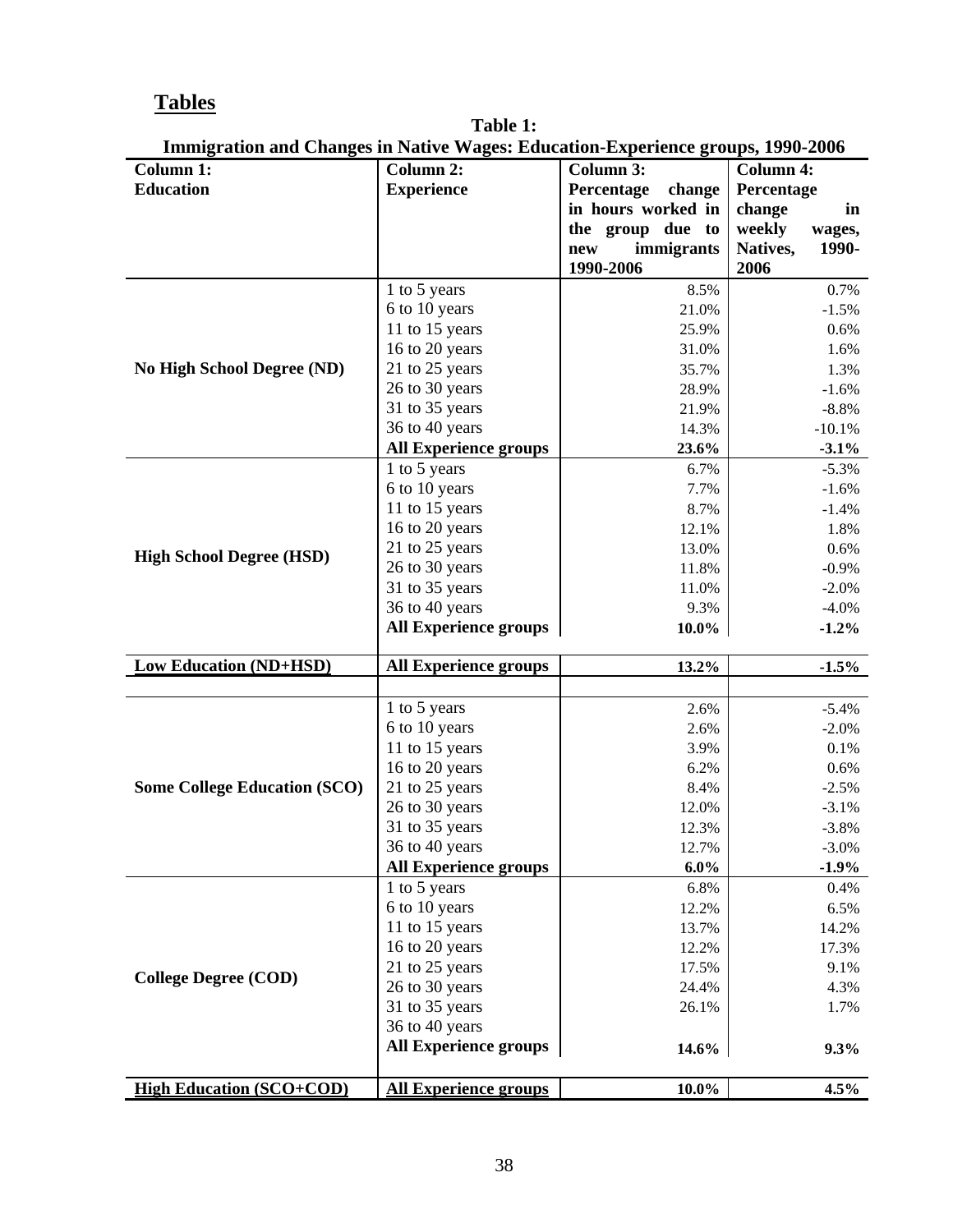| Estimates of the coefficient $(-1/\sigma_N)$ |                 |                                |                                                           |                 |                               |              |  |
|----------------------------------------------|-----------------|--------------------------------|-----------------------------------------------------------|-----------------|-------------------------------|--------------|--|
| National Census and ACS, U.S. data 1960-2006 |                 |                                |                                                           |                 |                               |              |  |
| Specification                                | (1)             | (2)                            | (3)                                                       | (4)             | (5)                           | (6)          |  |
|                                              | <b>No Fixed</b> | With FE                        | Not weighted                                              | <b>No Fixed</b> | With FE                       | Not weighted |  |
|                                              | <b>Effects</b>  |                                | with FE                                                   | <b>Effects</b>  |                               | with FE      |  |
| <b>Wage Sample:</b>                          |                 | All workers, weighted by hours |                                                           |                 | <b>Full time workers only</b> |              |  |
|                                              |                 |                                | Estimates of $(-1/\sigma_N)$                              |                 |                               |              |  |
| Men                                          | $-0.053***$     | $-0.033**$                     | $-0.045***$                                               | $-0.063**$      | $-0.048***$                   | $-0.059***$  |  |
|                                              | (0.008)         | (0.013)                        | (0.013)                                                   | (0.005)         | (0.010)                       | (0.012)      |  |
| Women                                        | $-0.037***$     | $-0.058***$                    | $-0.067***$                                               | $-0.050***$     | $-0.066***$                   | $-0.071***$  |  |
|                                              | (0.009)         | (0.017)                        | (0.016)                                                   | (0.007)         | (0.014)                       | (0.012)      |  |
| Pooled Men and Women                         | $-0.032***$     | $-0.024*$                      | $-0.026**$                                                | $-0.044***$     | $-0.037***$                   | $-0.038**$   |  |
|                                              | (0.008)         | (0.015)                        | (0.15)                                                    | (0.006)         | (0.012)                       | (0.013)      |  |
| Men, Labor supply measured as                | $-0.057**$      | $0.027**$                      | $0.030**$                                                 | $-0.066***$     | $-0.040**$                    | $-0.041**$   |  |
| employment                                   | (0.007)         | (0.014)                        | (0.015)                                                   | (0.006)         | (0.012)                       | (0.014)      |  |
|                                              |                 |                                | Separate estimates of $(-1/\sigma_N)$ by Education Group  |                 |                               |              |  |
| Men, No degree                               | $-0.073***$     | $-0.070***$                    | $-0.070***$                                               | $-0.085***$     | $-0.084**$                    | $-0.081**$   |  |
|                                              | (0.007)         | (0.010)                        | (0.009)                                                   | (0.004)         | (0.006)                       | (0.007)      |  |
| Men, High School Graduates                   | $-0.089***$     | $-0.090***$                    | $-0.093***$                                               | $-0.097***$     | $-0.099***$                   | $-0.100***$  |  |
|                                              | (0.016)         | (0.020)                        | (0.018)                                                   | (0.013)         | (0.015)                       | (0.015)      |  |
| Men, Some College education                  | $-0.071**$      | $-0.060$                       | $-0.070*$                                                 | $-0.077**$      | $-0.068*$                     | $-0.075**$   |  |
|                                              | (0.024)         | (0.035)                        | (0.034)                                                   | (0.023)         | (0.033)                       | (0.034)      |  |
| Men; College Graduates                       | $-0.017$        | 0.006                          | 0.019                                                     | $-0.024$        | $-0.009$                      | $-0.0150$    |  |
|                                              | (0.026)         | (0.042)                        | (0.030)                                                   | (0.027)         | (0.041)                       | (0.029)      |  |
|                                              |                 |                                | Separate estimates of $(-1/\sigma_N)$ by Experience Group |                 |                               |              |  |
| Men, 0-10 years of experience                | $-0.012$        | $-0.14***$                     | $-0.15**$                                                 | $-0.037**$      | $-0.151***$                   | $-0.157***$  |  |
|                                              | (0.018)         | (0.028)                        | (0.030)                                                   | (0.014)         | (0.020)                       | (0.031)      |  |
| Men, 11-20 years of experience               | $-0.044**$      | $-0.061***$                    | $-0.066**$                                                | $-0.050***$     | $-0.068***$                   | $-0.073***$  |  |
|                                              | (0.011)         | (0.014)                        | (0.013)                                                   | (0.011)         | (0.014)                       | (0.014)      |  |
| Men, 21-30 years of experience               | $-0.073**$      | $-0.052**$                     | $-0.058**$                                                | $-0.077***$     | $-0.059**$                    | $-0.066***$  |  |
|                                              | (0.008)         | (0.022)                        | (0.017)                                                   | (0.007)         | (0.022)                       | (0.018)      |  |
| Men, 31-40 years of experience               | $-0.094**$      | $-0.065**$                     | $-0.063**$                                                | $-0.096***$     | $-0.064***$                   | $0.060**$    |  |
|                                              | (0.013)         | (0.014)                        | (0.016)                                                   | (0.013)         | (0.015)                       | (0.018)      |  |

**Table 2** 

Note: Each cell reports the estimate of the parameter  $-1/\sigma_N$ . from specification (12) in the text. Method of estimation is Least Squares. In parenthesis we report the heteroskedasticity-robust standard errors, clustered over the 32 education-experience groups. In specification 1, 2, 4 and 5 we weight each cell by its employment. FE (fixed Effects) include Education by Experience plus time effects in Rows one to four, Experience fixed effects are included in rows 5 to 8 and Education fixed Effects are in rows 9-12..\*\*\*= significant at 1% level; \*\*=significant at 5% level; \*= significant at 10% level.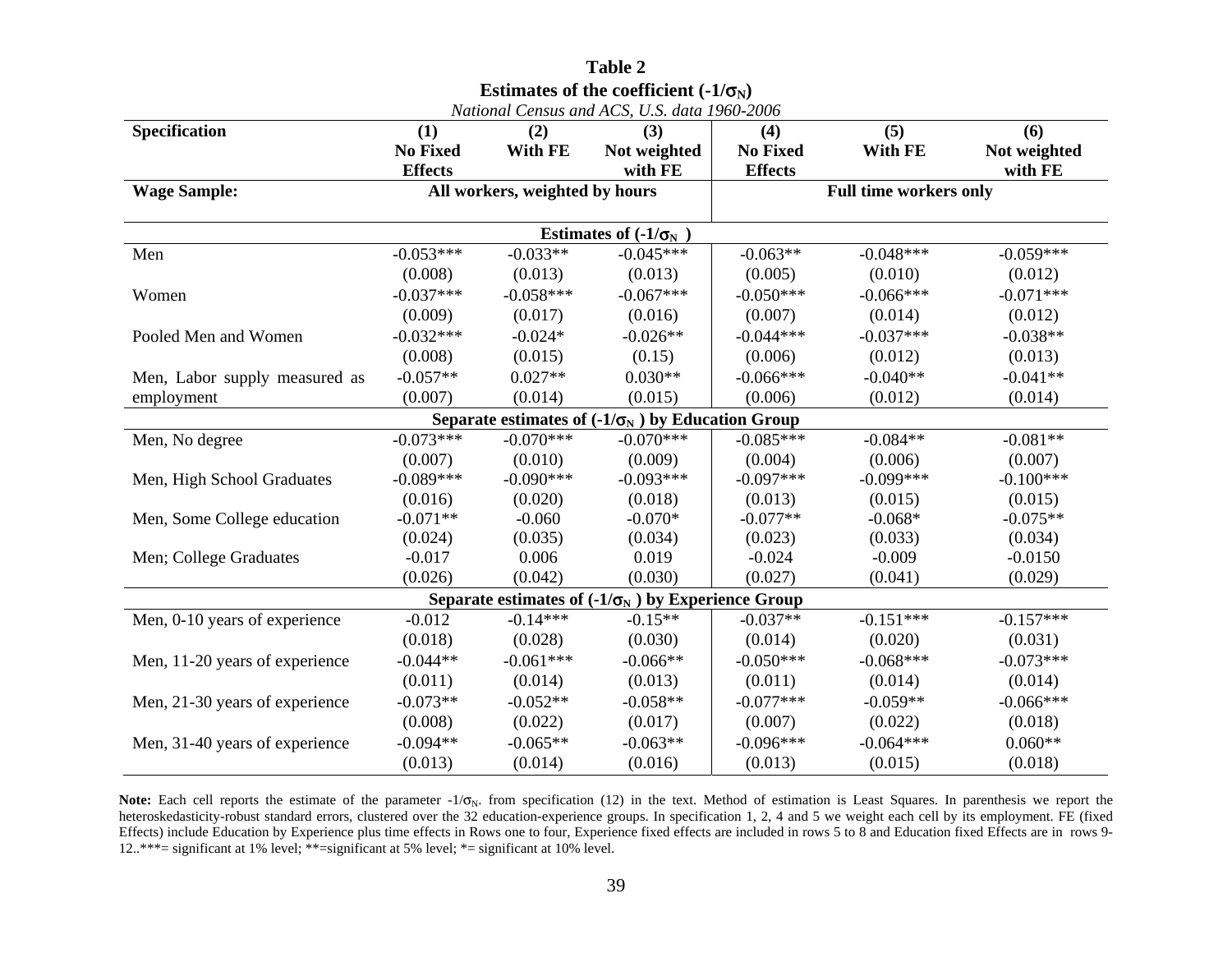## **Table 3 Estimates of**  $(-1/\sigma_{EXP})$

*(National Census and ACS U.S. data 1960-2006)* 

| <b>Structure of the nest</b>  | <b>Model A and B</b>           | <b>Model C</b>                 |                       | <b>Model D</b>         |
|-------------------------------|--------------------------------|--------------------------------|-----------------------|------------------------|
|                               | (1)                            | (2)                            | (3)                   | (4)                    |
| <b>Estimated coefficient:</b> | (-1/σ $_{\rm EXP}$ )           | $(-1/\sigma_{\rm EXP})$        | $(-1/\sigma_{Y-O})$   | (-1/σ $_{\rm EXP}$ )   |
| Men                           | $-0.16***$                     | $-0.19**$                      | $-0.31*$              | $-0.30***$             |
| Labor Supply is Hours worked  | (0.05)                         | (0.08)                         | (0.15)                | (0.06)                 |
| Women                         | $-0.05$                        | $0.08*$                        | $-0.14$               | $-0.01$                |
| Labor Supply is Hours worked  | (0.05)                         | (0.045)                        | (0.12)                | (0.06)                 |
| Pooled Men and Women          | $-0.14***$                     | $-0.17**$                      | $-0.28**$             | $-0.23***$             |
| Labor Supply is Hours worked  | (0.04)                         | (0.06)                         | (0.12)                | (0.05)                 |
| Men                           | $-0.13***$                     | $-0.18**$                      | $-0.26*$              | $-0.22***$             |
| Labor Supply is Employment    | (0.05)                         | (0.08)                         | (0.12)                | (0.06)                 |
| Cells:                        | Education-experience-          | Education-experience-year      | Education-Young/Old-  | Experience-year        |
|                               | vear                           |                                | year                  |                        |
| <b>Effects Included</b>       | Education by Year and          | Education-Young-Year,          | <b>Education-Year</b> | Experience effects and |
|                               | <b>Education by Experience</b> | Education-Old-Year and         | and                   | year effects           |
|                               |                                | <b>Education by Experience</b> | Education-Young/Old   |                        |
| Observations                  | 192                            | 192                            | 96                    | 48                     |

**Note:** Each cell reports the estimates from a different regression that implements equation (7) in the text for the appropriate characteristics and using the appropriate aggregate and fixed effects. The method of estimation is 2SLS using immigrant workers' hours as instrument for total workers' hours. Cells are weighted by their employment. Standard errors are heteroskedasticity robust and clustered at the education-experience level for columns 1 and 2, at the education-young/old level for column 3 and at the experience level for column 4. \*, \*\*, \*\*\* = significant at the 10, 5 and 1% level.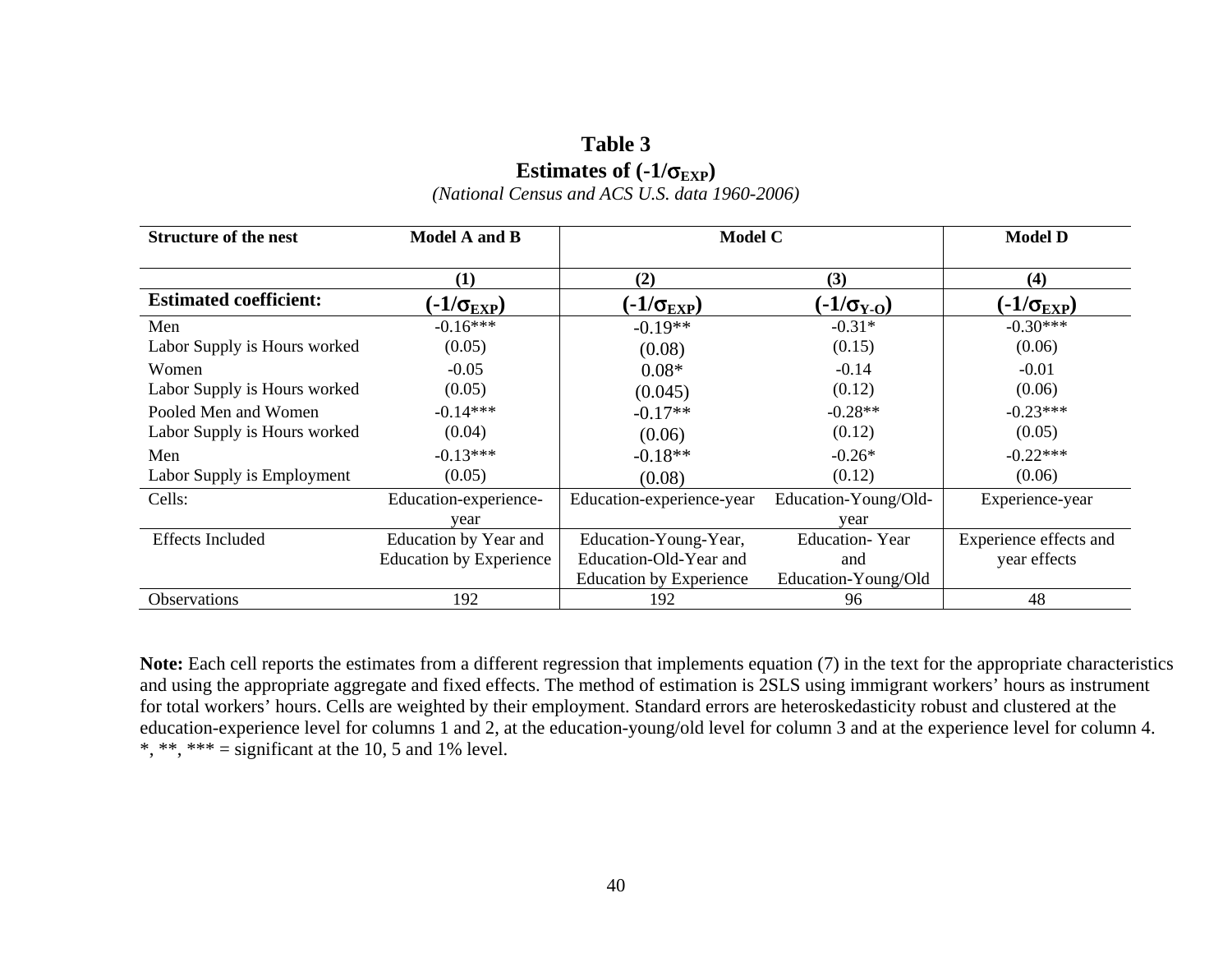## **Table 4 Estimates of**  $(-1/\sigma_{EDU})$

*(National Census and ACS, U.S. data 1960-2006)* 

|                                | <b>Model A</b>           |                         | <b>Model D</b>     |                    |  |
|--------------------------------|--------------------------|-------------------------|--------------------|--------------------|--|
| <b>Specification:</b>          | (1)                      | (2)                     | (3)                | (4)                |  |
|                                | <b>With education-</b>   | <b>With education-</b>  | With experience-   | With               |  |
|                                | specific FE and          | specific trends only    | year FE            | experience-        |  |
|                                | trends                   |                         |                    | year, education-   |  |
|                                |                          |                         |                    | experience and     |  |
|                                |                          |                         |                    | education-year     |  |
|                                |                          |                         |                    | FE                 |  |
| Men                            | $-0.16$                  | $-0.28**$               | $-0.22*$           | $-0.04$            |  |
| Labor Supply is Hours worked   | (0.12)                   | (0.10)                  | (0.12)             | (0.03)             |  |
| Women                          | $-0.16$                  | $-0.34**$               | $-0.25**$          | $-0.02$            |  |
| Labor Supply is Hours worked   | (0.15)                   | (0.14)                  | (0.11)             | (0.04)             |  |
| Pooled Men and Women           | $-0.15$                  | $-0.30**$               | $-0.23**$          | $-0.02$            |  |
| Labor Supply is Hours worked   | (0.10)                   | (0.11)                  | (0.11)             | (0.03)             |  |
| Men                            | $-0.17$                  | $-0.43**$               | $-0.28**$          | $-0.03$            |  |
| Labor Supply is employment     | (0.10)                   | (0.16)                  | (0.09)             | (0.03)             |  |
| <b>Cells</b>                   | <b>Education-Year</b>    | <b>Education-Year</b>   | Education-         | Education-         |  |
|                                |                          |                         | Experience-years   | Experience-years   |  |
| <b>Fixed Effects Included:</b> | Education-specific       | Education-specific      | Experience by year | Experience<br>by   |  |
|                                | effects,<br>Education-   | trends and Year effects | only               | year, Education by |  |
|                                | specific trends and Year |                         |                    | year and education |  |
|                                | effects                  |                         |                    | by Experience      |  |
| Number of observations         | 24                       | 24                      | 192                | 192                |  |

**Note:** Each cell reports the estimates from a different regression that implements (7) in the text using the appropriate wage as dependent variable and labor aggregate as explanatory variable and the appropriate fixed effects. The method of estimation is 2SLS using immigrant workers as instrument for total workers in the relative skill group. Cells are weighted by their employment. Standard errors are heteroskedasticity robust and clustered at the education level for columns 1 and (2), and at the education-experience level for column 3 and 4.

\*, \*\*, \*\*\* = significant at the 10, 5 and 1% level.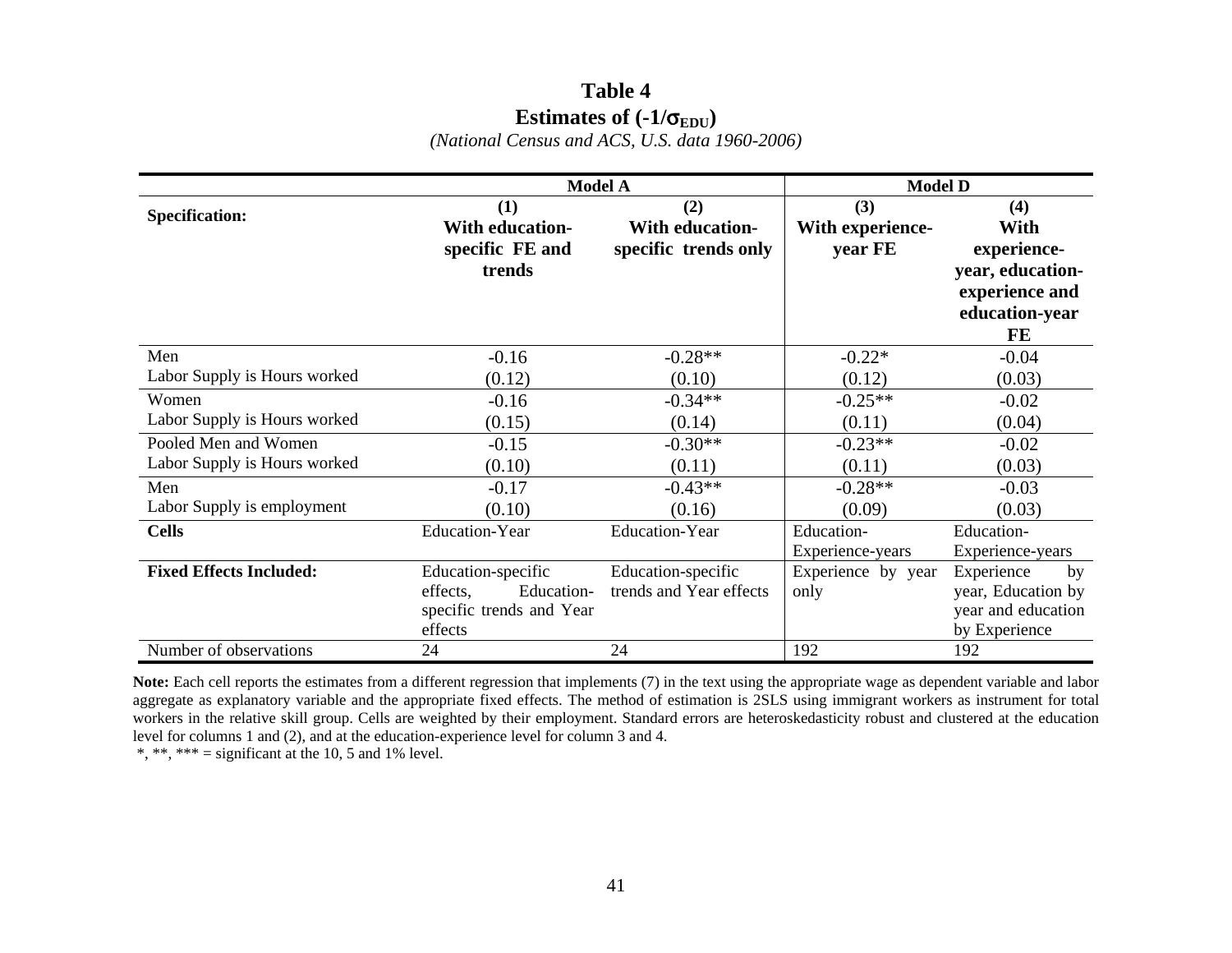### **Table 5**

### **Elasticity of substitution between Broad and Narrow Education groups**

*CPS data 1962-2006, Pooled Men and Women* 

|                                                |                   | <b>Model B</b>      |                          |                     |
|------------------------------------------------|-------------------|---------------------|--------------------------|---------------------|
|                                                | (1)               | (2)                 | (3)                      | <b>Observations</b> |
|                                                | $-1/\sigma_{H-L}$ | $-1/\sigma_{EDU,L}$ | $-1/\sigma_{\rm EDU, H}$ |                     |
| "Some College" split between L <sub>HIGH</sub> | $-0.54***$        | $-0.029$            | $-0.16*$                 | 44                  |
| and L <sub>LOW</sub>                           | (0.06)            | (0.018)             | (0.08)                   |                     |
|                                                | [0.07]            | [0.021]             | [0.10]                   |                     |
| "Some College" in L <sub>HIGH</sub>            | $-0.32***$        | $-0.029$            | $-0.16*$                 | 44                  |
|                                                | (0.06)            | (0.018)             | (0.08)                   |                     |
|                                                | [0.08]            | [0.021]             | [0.10]                   |                     |
| Employment as a Measure of Labor               | $-0.66***$        | $-0.039$            | $-0.08$                  | 44                  |
| Supply                                         | (0.07)            | (0.020)             | (0.09)                   |                     |
|                                                | [0.09]            | [0.024]             | [0.11]                   |                     |
| 1970-2006                                      | $-0.52***$        | 0.021               | $-0.13$                  | 36                  |
|                                                | (0.06)            | (0.028)             | (0.08)                   |                     |
|                                                | [0.08]            | [0.025]             | [0.09]                   |                     |

**Note:** Each cell is the estimate from a separate regression on yearly CPS data. In the first column we estimate the relative wage elasticity of the group of workers with a high school degree or less relative to those with some college or more. Method and construction of the relative supply (hours worked) and relative average weekly wages are described in the text in Section 4.2.2. In the first row we split workers with some college education between H and L. In the second row we include them in group H, following the CES nesting in our model. In the second column we consider only the groups of workers with no degree and those with a high school degree (the dependent variable is relative wages and the explanatory is relative hours worked). In the third column we consider only workers with some college education and workers with a college degree or more (the dependent variable is relative wages and the explanatory is relative hours worked). In brackets are the standard errors and in square brackets the Newey-West autocorrelation-robust standard errors.

\*\*\*= significant at 1% level; \*\*=significant at 5% level; \*= significant at 10% level.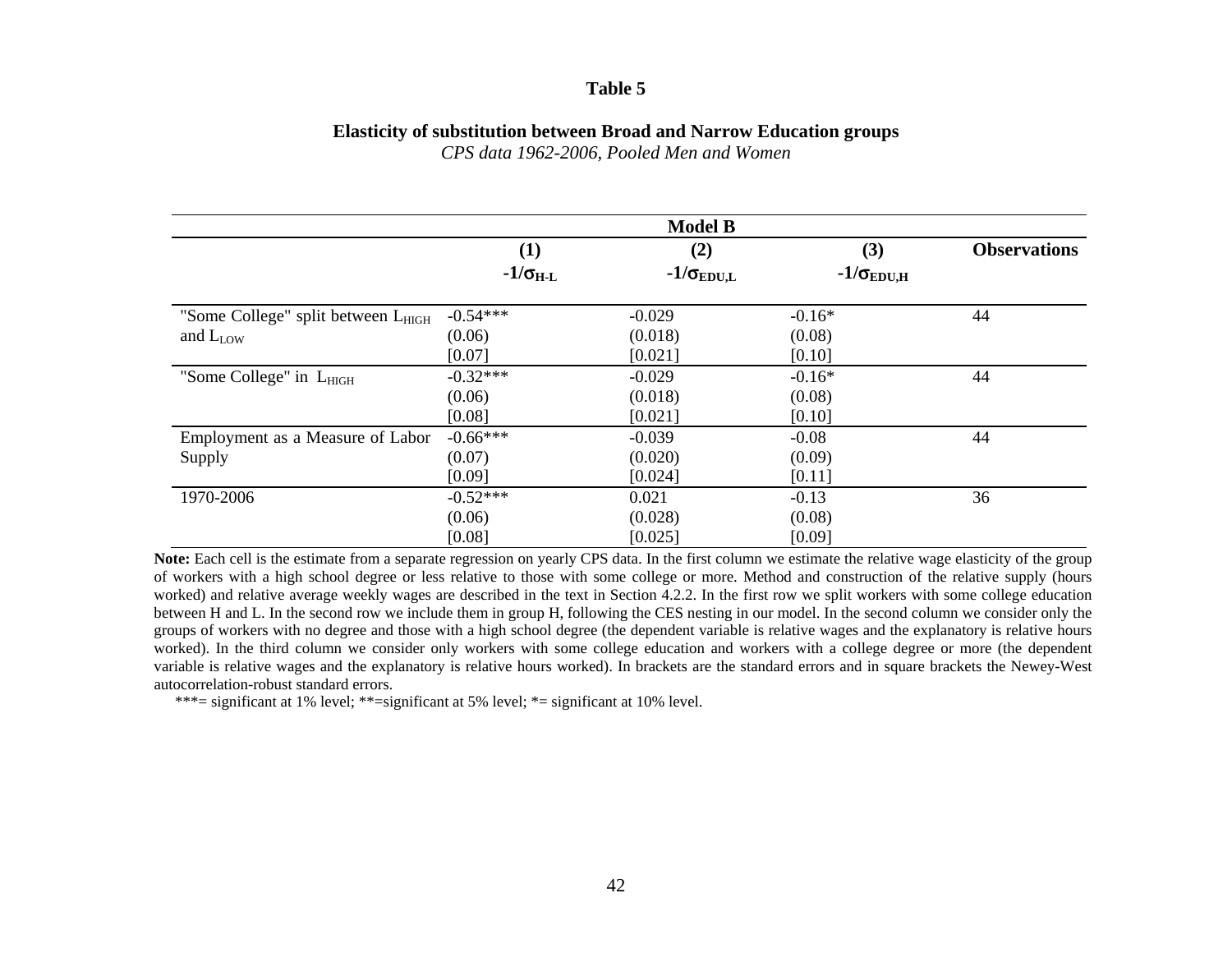| <b>Nesting Structures:</b>  | Model A/C                 |                  |                                                                          | <b>Model D</b>   |                     |                  | <b>Model B</b>      |                            |                         |
|-----------------------------|---------------------------|------------------|--------------------------------------------------------------------------|------------------|---------------------|------------------|---------------------|----------------------------|-------------------------|
| <b>Specifications:</b>      | (1)                       | (2)              | (3)                                                                      | (4)              | (5)                 | (6)              | (7)                 | (8)                        | (9)                     |
|                             | $\sigma_{\rm N} = \infty$ | <b>Estimated</b> | <b>Education</b>                                                         | <b>Estimated</b> | <b>Education</b>    | <b>Estimated</b> | <b>Education</b>    | Katz-                      | $\sigma_{\rm EXP} = 10$ |
|                             |                           | $\sigma_{\rm N}$ | specific $\sigma_N$                                                      | $\sigma_{N}$     | specific $\sigma_N$ | $\sigma_{\rm N}$ | specific $\sigma_N$ | <b>Murphy</b>              |                         |
| <b>Parameters:</b>          |                           |                  |                                                                          |                  |                     |                  |                     | $\sigma_{\text{HIGH-LOW}}$ |                         |
| $\sigma_{\text{HIGH-LOW}}$  | 2.5                       | 2.5              | 2.5                                                                      | 2.5              | 2.5                 | $\overline{2}$   | $\overline{2}$      | 1.41                       | $\overline{2}$          |
| $\sigma_{EDU,HIGH}$         | 2.5                       | 2.5              | 2.5                                                                      | 2.5              | 2.5                 | 10               | 10                  | <b>10</b>                  | 10                      |
| $\sigma_{EDU,LOW}$          | 2.5                       | 2.5              | 2.5                                                                      | 2.5              | 2.5                 | 10               | 10                  | <b>10</b>                  | 10                      |
| $\sigma_{EXP}$              | 5                         | 5                | 5                                                                        | 5                | 5                   | 5                | 5                   | 5                          | 10                      |
| $(\sigma_{\rm N})_{\rm H}$  | $\infty$                  | 20               | 33                                                                       | 20               | 33                  | 20               | 33                  | 33                         | 33                      |
| $(\sigma_{\rm N})_{\rm L}$  | $\infty$                  | 20               | 12.5                                                                     | 20               | 12.5                | 20               | 12.5                | 12.5                       | 12.5                    |
|                             |                           |                  |                                                                          |                  |                     |                  |                     |                            |                         |
|                             |                           |                  | % Real Wage Change of US-Born Workers Due to Immigration, 1990-2006      |                  |                     |                  |                     |                            |                         |
| <b>Less than HS</b>         | $-4.1%$                   | $-3.1%$          | $-2.3%$                                                                  | $-2.6%$          | $-1.9%$             | $-0.1\%$         | 0.6%                | 0.5%                       | 0.6%                    |
| <b>HS</b> graduates         | 0.9%                      | 1.4%             | 1.6%                                                                     | 1.4%             | 1.7%                | 0.5%             | 0.8%                | 0.7%                       | 0.8%                    |
| Some CO                     | 2.2%                      | 2.5%             | 2.4%                                                                     | 2.4%             | 2.3%                | 1.0%             | 0.8%                | 0.9%                       | 0.8%                    |
| CO graduates                | $-1.4%$                   | $-0.6%$          | $-1.0%$                                                                  | $-0.7%$          | $-1.0%$             | 0.5%             | 0.2%                | 0.2%                       | 0.2%                    |
| <b>Average US-born</b>      | $0.0\%$                   | $0.7\%$          | $0.6\%$                                                                  | 0.7%             | $0.6\%$             | $0.6\%$          | $0.6\%$             | $0.6\%$                    | 0.6%                    |
|                             |                           |                  |                                                                          |                  |                     |                  |                     |                            |                         |
|                             |                           |                  | % Real Wage Change of Foreign-Born Workers Due to Immigration, 1990-2006 |                  |                     |                  |                     |                            |                         |
| Less than HS                | $-4.1%$                   | $-8.4%$          | $-11.0%$                                                                 | $-8.5%$          | $-11.0%$            | $-5.5%$          | $-8.0\%$            | $-8.1%$                    | $-8.0\%$                |
| <b>HS</b> graduates         | 0.9%                      | $-6.1%$          | $-10.2%$                                                                 | $-6.0\%$         | $-10.1%$            | $-6.9\%$         | $-11.0%$            | $-11.1%$                   | $-11.0%$                |
| <b>Some CO</b>              | 2.2%                      | $-2.4%$          | $-0.6%$                                                                  | $-2.5%$          | $-1.0%$             | $-4.0\%$         | $-2.2%$             | $-2.1%$                    | $-2.2%$                 |
| CO graduates                | $-1.4%$                   | $-9.2%$          | $-6.3%$                                                                  | $-9.3%$          | $-6.7%$             | $-8.1%$          | $-5.0\%$            | $-5.0\%$                   | $-5.0\%$                |
| <b>Average Foreign-born</b> | $0.0\%$                   | $-7.0\%$         | $-6.6\%$                                                                 | $-7.0\%$         | $-6.9\%$            | $-6.5\%$         | $-6.1\%$            | $-6.1\%$                   | $-6.1\%$                |
| <b>Overall average</b>      | $0.0\%$                   | $0.0\%$          | $0.0\%$                                                                  | $0.0\%$          | $0.0\%$             | $0.0\%$          | $0.0\%$             | $0.0\%$                    | $0.0\%$                 |

**Table 6 Calculated Long-Run Wage Effects of Immigration, 1990-2006** 

**Note:** The percentage wage changes for each education group are obtained averaging the wage change of each education-experience group (calculated using the formulas for the appropriate nesting structure and the coefficient listed in the first 6 rows). Those percentage changes are weighted by the wage share in the education group. The US-born and Foreign-born average changes are obtained weighting changes of each education group by its share in the 1990 wage bill of the group. The overall average wage change adds the change of US- and foreign-born weighted for the relative wage shares in 1990 and it is always equal to 0 due to the long-run assumption that the capital-labor ratio adjusts to maintain constant returns to capital.